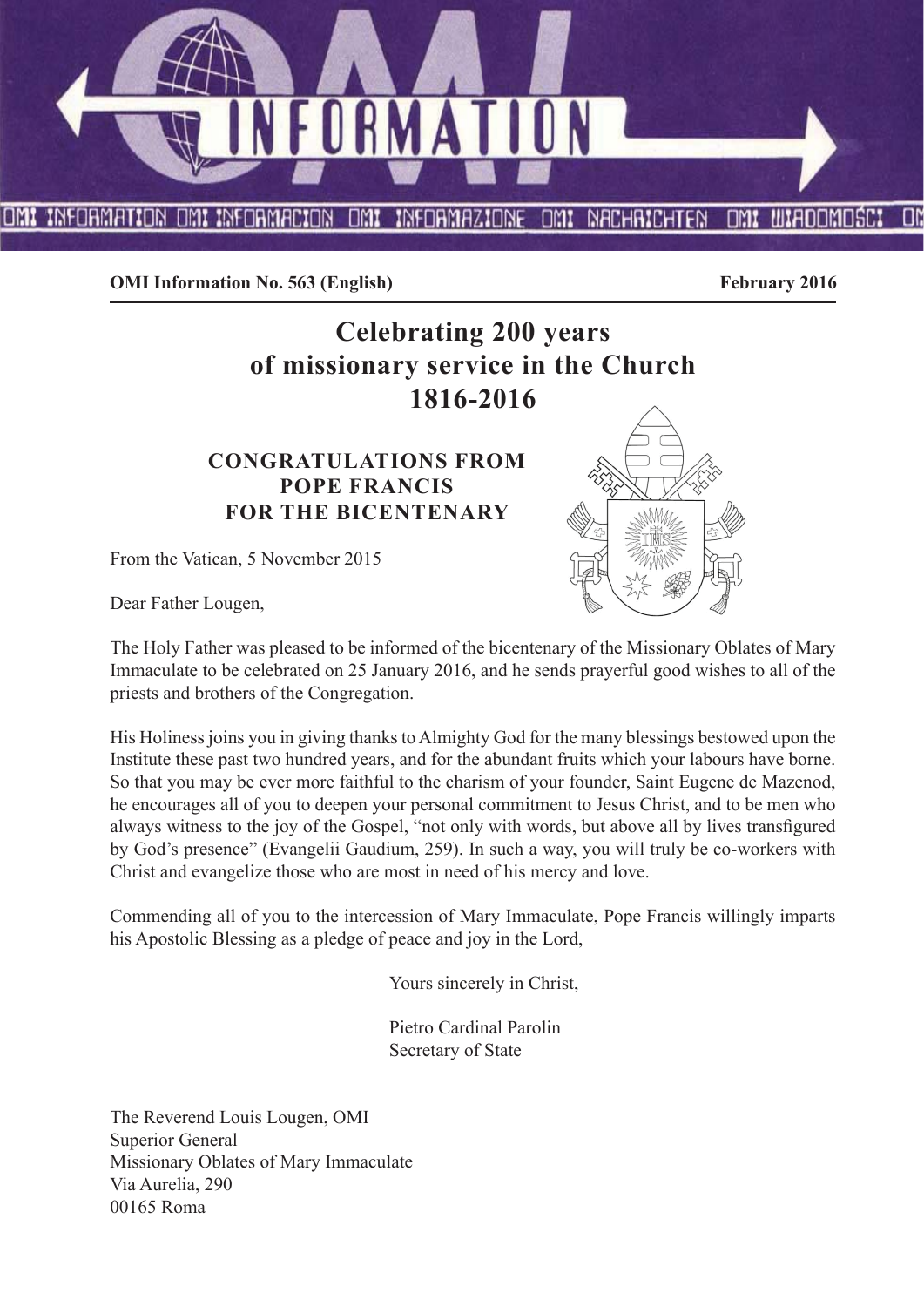# **Letter of the Superior General to the Congregation for February 17, 2016**

#### Dear brother Oblates,

Happy feast day! On this February  $17<sup>th</sup>$ , we celebrate the 190<sup>th</sup> anniversary of the approbation of our Constitutions and Rules by Pope Leo XII in the context of our 200<sup>th</sup> anniversary of foundation. The Oblate Triennium this year focuses on the themes of mission and the vow of obedience. The Apostolic Exhortation of Pope Francis, *Evangelii Gaudium*, is guiding us as we listen anew to the awesome call to participate in the mission of the Holy Trinity.

In this special jubilee year I would like to invite us to ponder the Oblate charism which is a great gift and to be deeply grateful for the grace of our vocation as Missionary Oblates of Mary Immaculate. The Oblate charism, a gift of the Spirit for the entire Church, handed on to us by Eugene de Mazenod, is of vital importance for the Church and for the poor. I am convinced of the significance of our charism today and as we look to the future. On this feast day I would like to share some of my many reasons for gratitude to God for the charism we live. These are also the motives of my immense hope for the future of the Congregation.

I am immensely proud of Oblate priests and Brothers who are very close to the poor all around the world. Oblates are simple, humble, available, and accessible and speak the language of the people. This is something special, entirely unique to us and binds us in a special way to the poor. We have inherited this from Eugene himself and from our first missionaries.

Because we are so close to the poor and most abandoned, we live on the peripheries and this can be dangerous. We live in areas where the poor are abandoned and their fundamental rights often neglected or violated. We are present in places of great tension and conflict and where human lives are constantly in danger. I wish to express our gratitude to all our brother Oblates who persevere in mission in spite of the threat of violence and death. The entire Congregation lives in union of prayer with you and your faithful people who carry out Christ's mission with fortitude and perseverance.

I give thanks for the vitality of our charism expressed in the way Oblates decry injustice, discrimination, violation of human rights, racism, tribalism, sexism and prejudice against the poor, tribal peoples, indigenous peoples, etc. Our Congregation is well known within the Church and outside it for our commitment to the priority of justice, peace and the integrity of creation.

I invite us to contemplate anew our holy Oblates and to give thanks to God for these men who show us the path to holiness of life. Faithful to our charism, our Founder and Blessed Joseph Gerard show us the power of grace transforming them over a lifetime into saints who were strikingly human in their holiness. How grateful we are for our Oblate martyrs, Joseph Cebula, and the Oblate Martyrs of Pozuelo and of Laos who witness to radical oblation. It is marvelous to see how young people connect with our holy Oblates!

I am grateful to various Oblate Units and their Major Superiors who have heard the challenge of the Immense Hope Project and the "call to a deep personal and community conversion to Jesus Christ" as called for by the 2010 General Chapter. With great courage, these Units are renewing apostolic community life, mission to the poor and defining clear priorities in light of personnel, finances and the call of the Spirit!

A sign of our new life for which I am very grateful and is happening all over the world is in the new vocational outreach and awareness of our collective responsibility to invite young members to join us. This is a striking turn around over the last twenty years! Provinces that no longer had a conviction about our future and had stopped inviting young men to join us have questioned this decision and with renewed faith and hope are now working to promote vocation ministry with vision and prophetic courage.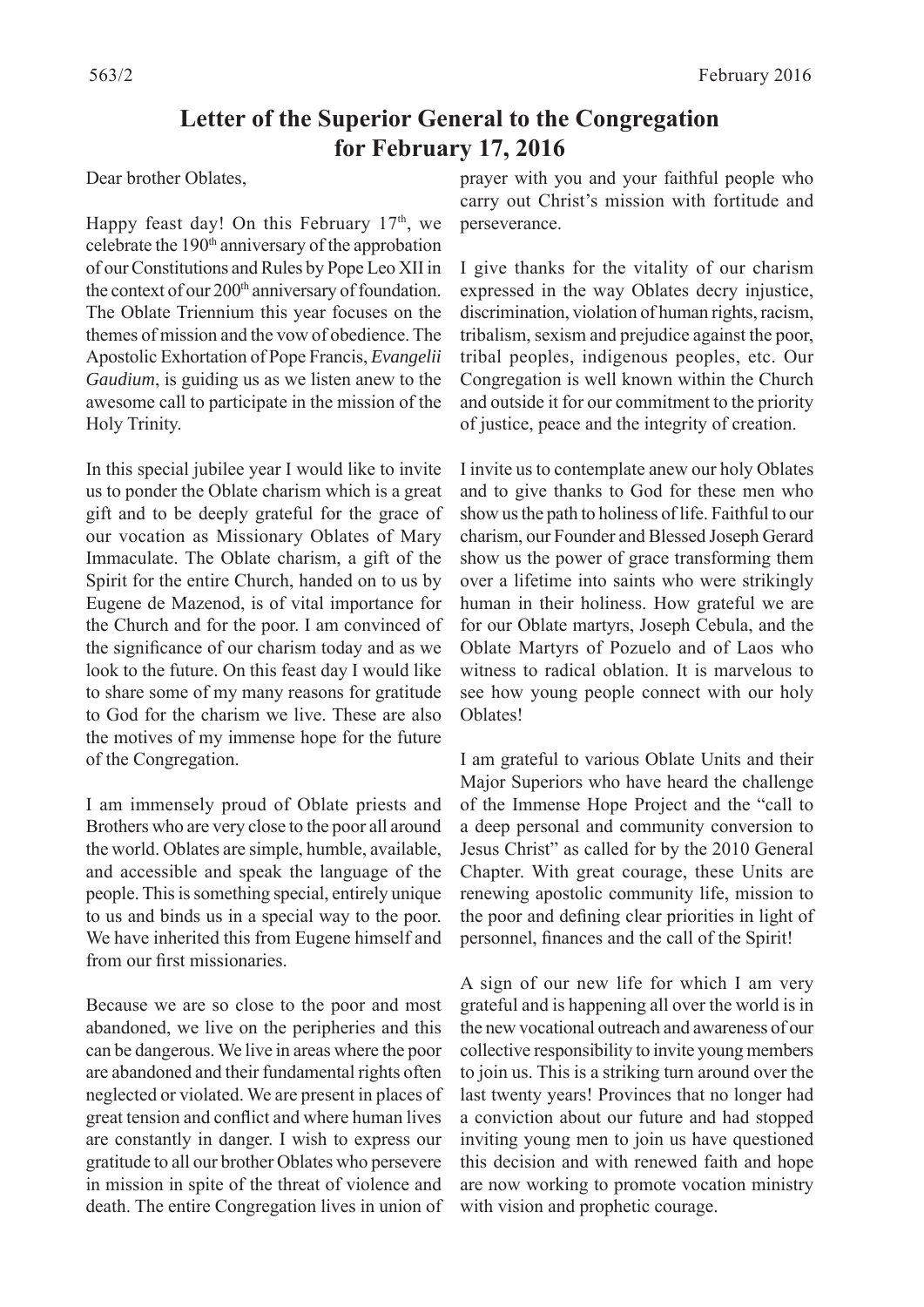Many young Oblates, deeply convinced of the relevance of the Oblate charism, have pushed to reinvigorate vocations ministry and I am grateful to them for their stamina! We can express our gratitude for the grace of our vocation by supporting the efforts to invite new members to join us. We can stop the trend of diminishment we have experienced over the past years and begin to stabilize our numbers and even grow. This would enable us to respond more adequately to the missionary needs of the Church.

We must recognize and be grateful for the Spirit leading us to embrace the new development, "Mission with Youth," which has a specifically Oblate approach. The Oblate Youth Encounters in connection with World Youth Days have promoted and deepened this dynamic connection between young people and the Oblate charism. It is the Spirit's work!

We also give thanks for the strong attachment to the Oblate charism by many lay people around the globe in a variety of unique and creative ways. This is a vibrant sign of the vitality of the Oblate charism and its ability to attract others. There is a mutually enriching relationship between lay people who live the Oblate charism and vowed Oblates in terms of mission, spirituality and various forms of community relationships.

I give thanks for our older Oblates who continue to live the missionary spirit. Wherever I go, Oblates who have reached a certain age or who endure an illness continue to be interested in the Congregation, concerned with its mission and still involved as much as they can in outreach to the poor and to the Church in need. The fraternal spirit, the charity, the faith and joy with which our elders continue to live their oblation is outstanding. You continue to be Oblate missionaries and you are a real source of grace for the Congregation. Thank you for persevering in your witness of self-giving! I ask our superiors to continue to ensure loving care for our older men, and may all of us frequently visit them and pray for them.

I am proud of so many Oblates whose live are of service, and who humbly and silently give themselves to God's poor, doing unimaginably good deeds for God's people. These are men of prayer, dedicated to apostolic community and living witnesses of the vows. These are the Oblates who make our Congregation such a wonderful family and who sanctify all of us by their holiness. Their names are not in the headlines or outstanding journals, but they are the faithful witnesses on the front lines of the mission.

In some Congregations there is a great difficulty to find members willing to accept the office of Major Superior. We are blessed with generous and willing men who rise up in complete availability to accept the call to leadership. What a wonderful family spirit we have!

I am grateful for the international Oblate community of Centre Eugene de Mazenod in Aix en Provence which has committed itself to a life of apostolic community and the ministry of charism animation. The Congregation is blessed with the General Service of Oblate Studies and a number of Oblates who work to animate the charism among us in other creative ways. As I recognize with gratitude their labors, I also am deeply grateful for each Oblate who serves the life and mission of the Congregation by their ministry in the General Administration in so many different ways, quietly and faithfully serving here at the General House and around the world. Thank you!

The renewed awareness of the importance to prepare Oblates for formation ministry and the willingness of Major Superiors to free men to be prepared is a great sign of the importance we are giving to formation. I am very grateful to all of our formators who accompany the young men who come to us.

A final thanksgiving I would like to mention is for our relationship to Mary Immaculate, Mother of Marcy. Her protection and guidance makes us the formidable missionaries we are. Her smile of blessing, given to Eugene de Mazenod on August 15, 1822, continues to favor us. We are blessed indeed!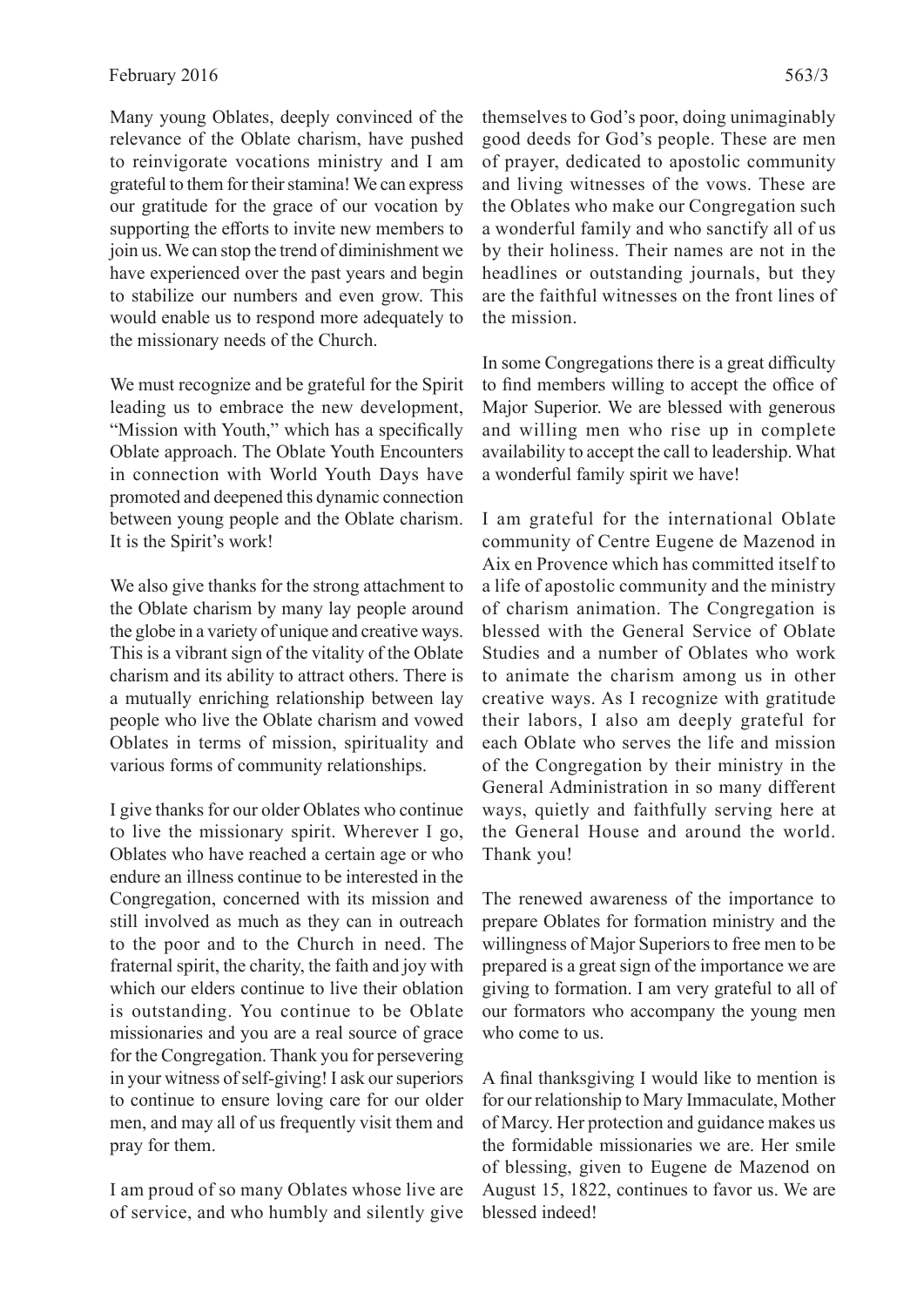There are many other reasons for rejoicing in the grace of our vocation. In our community celebrations for February 17<sup>th</sup> I would ask that we continue to name the blessings we have received as a Congregation and to express our thanks to God for our Oblate vocation. Whether this is at the dinner table, in the community room, or during prayer in the chapel, please create a favorable brotherly atmosphere in which everyone can express his gratitude for the grace of belonging to the Missionary Oblates of Mary Immaculate.

Happy feast day!

Your brother Oblate in Jesus Christ and Mary Immaculate,

Father Louis Lougen, OMI Superior General Aix-en-Provence, January 25, 2016

### **General Administration**

#### Homily of the Superior General on the occasion of the 200<sup>th</sup> anniversary of the founding of **the Oblates of Mary Immaculate – Aix-en-Provence – January 25, 2016**

With a sense of reverence and affection for the Missionaries of Provence, our first fathers, we commemorate our beginnings exactly two hundred years ago in this very place. We stand on the shoulders of these men: Fathers De Mazenod, Deblieu, Tempier, Mie and Icard who left their homes and gathered here, to form a community for the work of the missions.

The beginning was small, tenuous and fragile. Many uncertainties strike us: would the Vicars General of the Archdiocese of Aix support this project; where a suitable residence might be found; how the project would be sustained financially; and especially, the question of personnel: who would be brought together, the qualities desired in those to be called and whether permission for the selected priests to join the new community would be granted. Oblate hearts are stirred whenever we recall how the community began on this date in 1816 in makeshift quarters and with a certain poverty that did not discourage these first missionaries, but even evoked good humor and happiness.

Along with these tenuous beginnings we also identify the overshadowing of the Holy Spirit in the audacious vision and courage which so strongly impelled these priests to come together. Eugene writes that it seemed to be "an impulse from outside himself" that finally pushed him to go ahead with the project of a missionary community. He believed it was the hand of God. Although he witnessed an enormous expansion

of this little society before he died, he could never have imagined the thousands and thousands of men who would become members, the vastness of our mission and the outstanding work we have accomplished in the Church. It certainly was the impulse of the Spirit that enabled him to overcome his own personal hesitations so that he took the initiative to act and had the strength to face the subsequent challenges of working out all the details of the vison that burned within himself.

The project of community life for missionary work was the heart of our foundation as the Missionaries of Provence. De Mazenod and his companions intentionally chose to form a community committed to a strong spiritual life and were dedicated to study, contemplate, live and preach the Word of God. Their love for the Church, which was in a deplorable state, led them to find a suitable approach for rekindling the faith which had all but disappeared. This community would minister to the young people, prisoners and all those neglected by the ordinary structures of the parishes, especially the poor in rural areas.

We gather to joyfully praise and thank God for the subtle yet forceful movement of the Spirit in these beginnings and throughout our history. We give thanks for Eugene and his companions who caught the Spirit's inspiration and went forth in the midst of so many ambiguities. Giving thanks is good and necessary, but much more is expected of us. We aren't here simply to admire and celebrate the beginnings of our charism in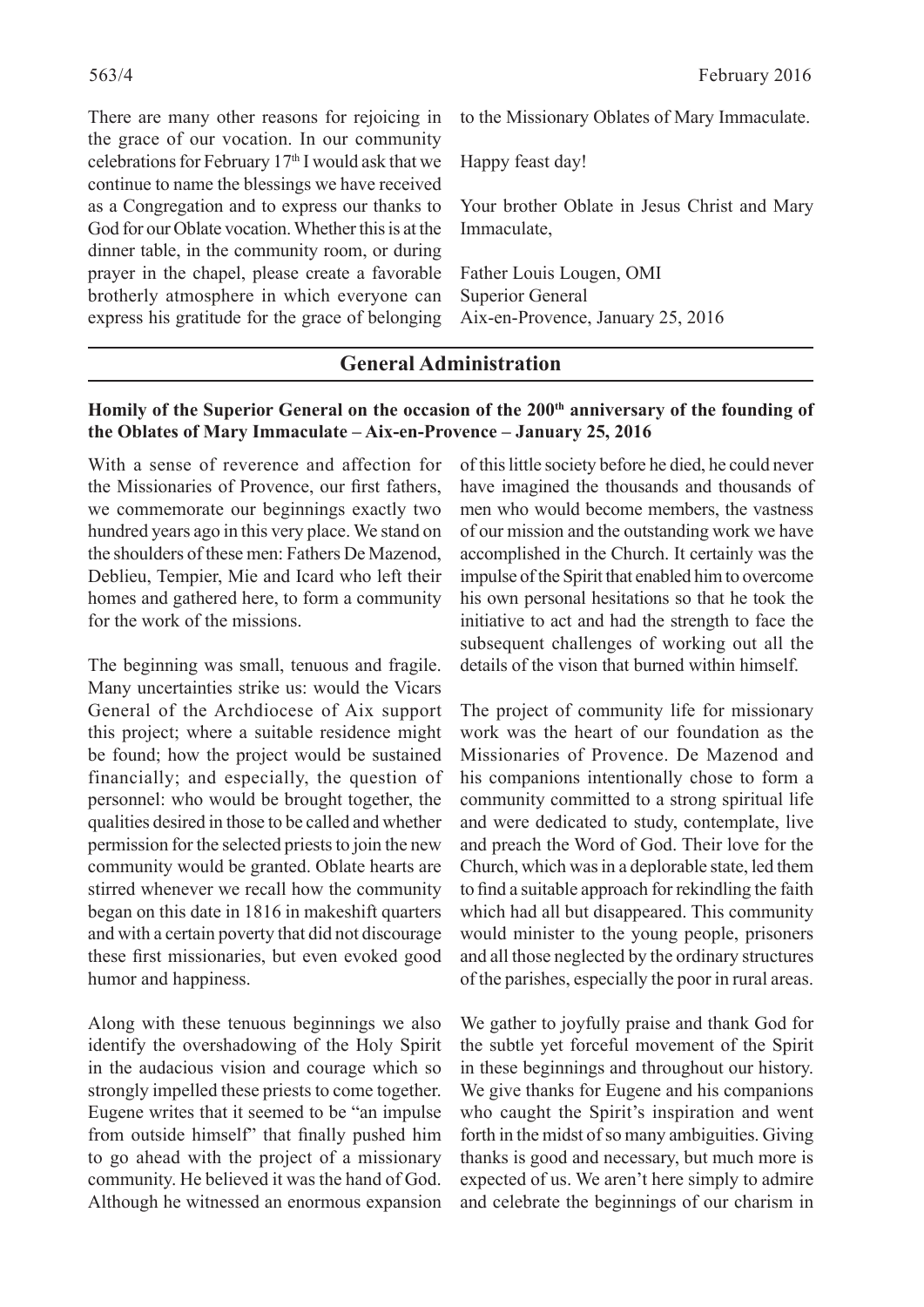the way of life begun by the Missionaries of Provence; we are responsible for living it with faithfulness and vitality today. Our CC&RR exhort every Oblate to follow the Spirit so that we live "in creative fidelity to the legacy bequeathed by Saint Eugene de Mazenod"(C#168). We are accountable for how we live and care for the precious legacy we have received.

Some Oblates ask me: Do we have a future? Is our charism still useful in the Church? Have we finished the mission and done our job so that we may now rest in peace? I am convinced we do have a future as a Congregation. Our charism is not only useful, but needed in the Church. God's mission continues and as long as there are the poor, we have work to do. Our charism gives us a special place in the Church because we are connected to the poor and we reveal God's compassionate face to them.

Pope Francis has shown the Oblate charism in his gestures: washing the feet of prisoners; rejoicing with youth; listening to refugees; meeting fraternally and humbly with leaders of other religious traditions; standing with the unemployed; calling two synods to support family life; opening the Holy Door in the midst of a displaced people, impoverished by violence and terrorism in the Central African Republic; and embracing those most rejected by society.

Our celebration today, and in fact, the Oblate Triennium, is a commitment focused on our future as a missionary congregation in the Church. We have received a heritage from our first fathers who started a way of life in this house 200 years ago. The Founder's Preface, our Constitutions and Rules and the documents from our General Chapters guide us in living the charism today in many different contexts around the globe. We must always return to these "Oblate Scriptures" in apostolic communities to evaluate, review and be challenged on our faithfulness to the charism for which we are responsible.

The Word of God on this feast of the Conversion of Saint Paul also gives us two fundamental insights so that we live in creative fidelity to the legacy we have received from the Missionaries of Provence.

First of all, our relationship to Jesus Christ has to be the motivation for our missionary lives. This is revealed in Paul's encounter with Jesus and is the core of his missionary life: to know Jesus Christ. We know that for Eugene also, passion for Christ the Savior was his primary motivation and the cross was central to his mission.

Secondly, the Gospel reminds us that we have received a mandate to preach the Gospel. It is a reminder to us that mission comes from the Trinity and does not belong to us. We are sent as cooperators of the Savior, but we are not the saviors. God's mission is taking place deep within the heart of the world through the Spirit's creative action. We are called to contribute something, yes, and it is important that we do the best we can. Ultimately the mission of the Trinity does not depend on us and this fills us with humility, freedom and joy.

The 2010 General Chapter called us to a profound personal and community conversion to Jesus Christ. This call has been embraced by the Congregation and this is certainly a sign of our desire to be faithful to the heritage handed on to us by these men who formed a missionary community on January 25 1816. The Spirit is guiding us and we are responding to the Spirit's call, sometimes very well and sometimes more slowly and with some resistance. I believe in God's Word to us that "The Spirit at work among us will do infinitely more than we can hope for or imagine" (Eph. 3:20)! Let us make haste to respond with new hearts, new spirits and give ourselves for a new mission!

Happy anniversary to all of you!

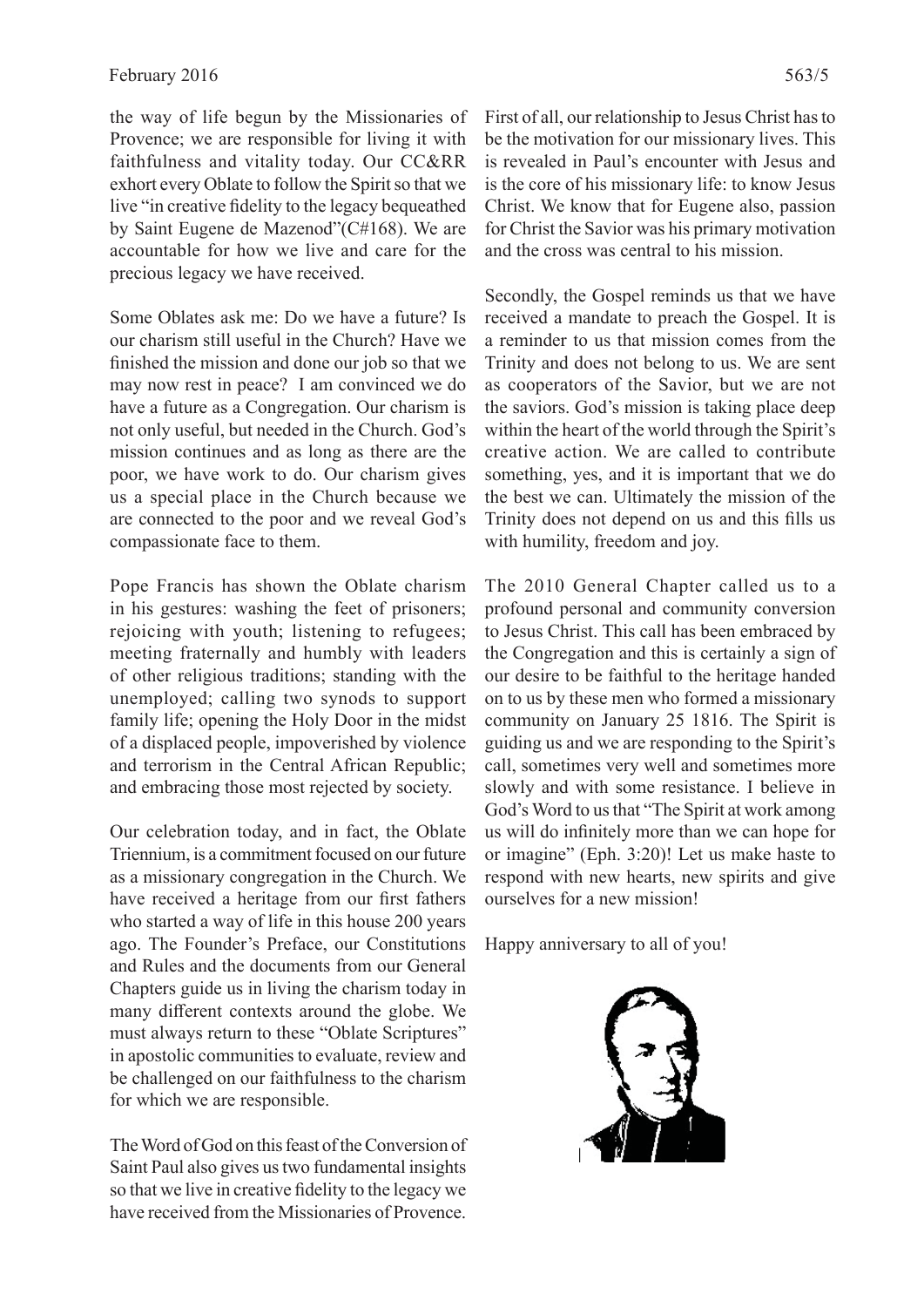#### **INTERNATIONAL EUGENE DE MAZENOD CENTRE Bicentenary Mass in Aix-en-Provence.**

"We are proud to have among the Aixois, St. Eugene de Mazenod;, we are proud of the missionary work done by the Missionaries of Provence" - said Bishop Christophe Dufour, Bishop of Aix and Arles, during the Oblates' Bicentenary Mass celebrated in the Cathedral of Aix.

At the beginning of Mass Fr. Louis LOUGEN, Superior General of the Oblates, read the 'Supplique', a request for authorization of the community of the Missionaries of Provence, addressed to the Vicars General of Aix. This document, which was written by St. Eugene de Mazenod and his First Companions, signed on January 25, 1816, constitutes an important foundational act of the Missionary Oblates. It marked the beginning of the missionary work which is now 200 years old!

The flute and the drum, specific features of Provençal music, accompanied some moments of this celebration of Thanksgiving. During the prayers of the faithful, one prayer was said in Provençal, the language of the local people at the time of St. Eugene.

During communion, a poem, inspired by St. Eugene's sermon during Lent of 1813 in the Church of the Madeleine in Aix-en-Provence, was beautifully sung. The celebration ended with a play, on the call of the first Missionaries of Provence, prepared by the youth group associated with the Oblate community in Aix.

The cocktail and fraternal gathering after Mass, which was attended by several hundred people, marked the closing of the celebrations. (Krzysztof ZIELENDA)

## **GENERAL SERVICE FOR OBLATE STUDIES**

#### **A year with St. Eugene and his Oblates**

In honor of the Oblate Triennium Celebration, a new blog featuring a short, daily text from the life and times of St. Eugene de Mazenod and the Oblates began on January 25 and runs through January 25, 2017. These daily reflections (for **now, in English only)** are prepared by Fr. Fabio CIARDI and are available to be delivered to your inbox every day for a year.

To sign up, simply go to https://omi200.wordpress. com/ and you will be taken to the new blog "OMI200". In the lower, right-hand side of your screen, you will see the word, FOLLOW, simply click on it, enter your email address and you will receive a confirmation email, just click on CONFIRM and you will receive each new reflection for a year. (You may also un-subscribe at any time.)

Here is Fr. Ciardi's description of the daily reflections:

The bicentennial year of the foundation of the Missionary Oblates of Mary Immaculate is a very good occasion to revisit our origins and to find in them the inexhaustible inspiration to live today the charism given by God to Saint Eugene de Mazenod.

The present material wants to be a help for this journey. It offers a thought for meditation for each day of the year, beginning January 25, 2016 to January 25, 2017.

The criteria for the choice of the texts are the following:

- Events linked to the life of St. Eugene and the foundation of the Congregation.
- Recollection of the *dies natalis* of the Oblate Blessed, Servants of God, martyrs and missionaries who left a significant mark in the history of the Congregation.
- Aspects of the Oblate charism and spirituality.
- The celebration of the feast days and liturgical seasons, as well of the saints who have a particular link to the life of the Congregation.

There are only 365 days in the year (366 in 2016), too few for a complete presentation of the rich patrimony that our brothers have left us from our origins until today. This is only a little sample that might encourage us to look at our vocation and to help us to pursue with ever new freshness the journey begun 200 years ago.

With gratitude to those who have gone before us, who intercede for us and who wait for us at the final destination.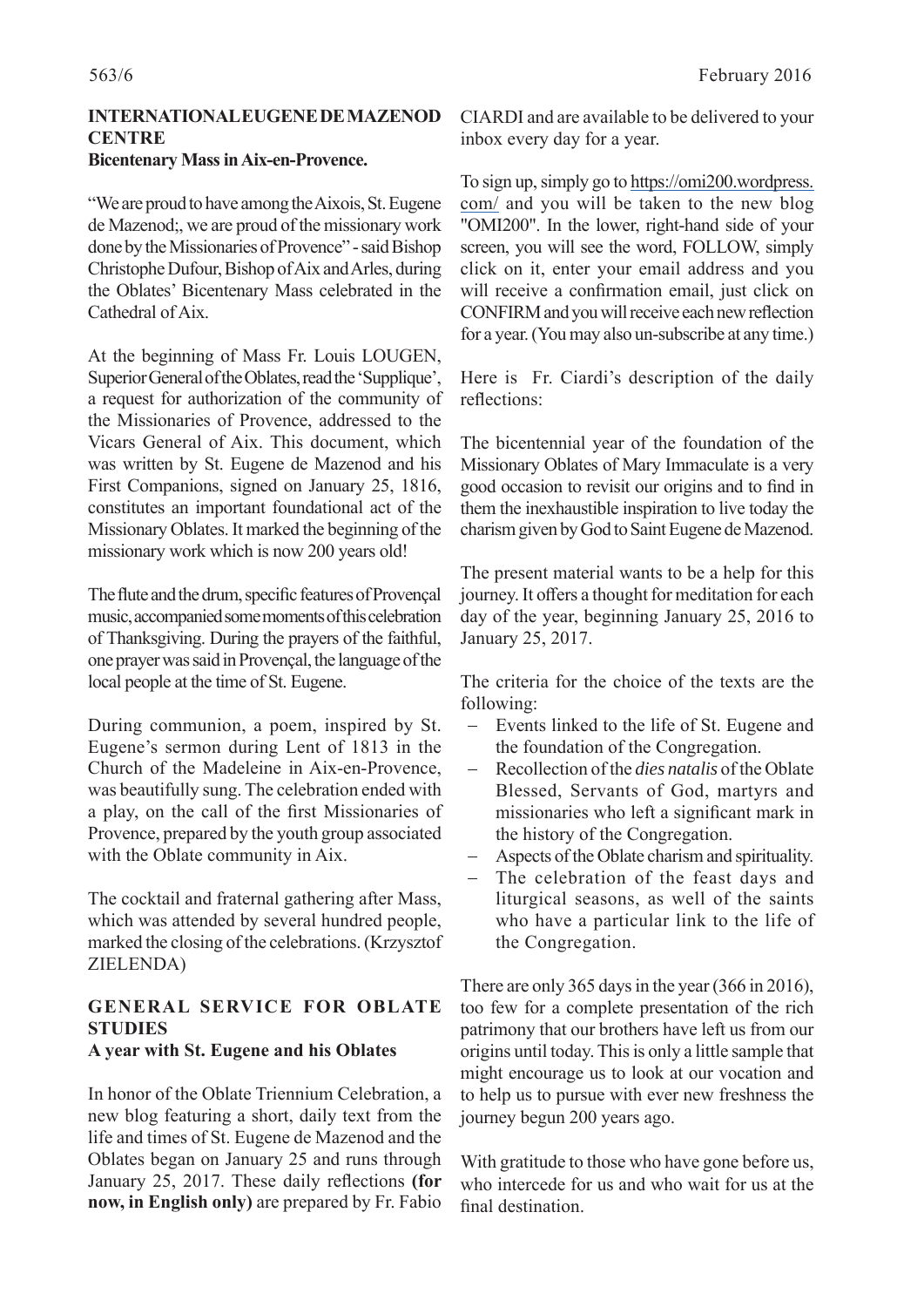#### **GENERAL SECRETARIAT Statistics 2016**

**Introduction:** The source for Oblate statistics is the database of members in the General Secretariat at the General House, updated and adjusted with reports which come in from the various Oblate provinces, delegations and missions. The records of first vows, final vows, ordinations, departures and deaths which are received daily in Rome go to make up the annual report.

For various reasons, these records sometimes do not arrive at the Secretariat in a timely fashion. The numbers included in this publication, especially related to scholastics, vows, ordinations and departures, reflect not only the statistics of the year that has just passed, but also of some previous years.

|              | <b>JANUARY 2015</b> |           |                |                |          |                       |              |       | <b>JANUARY 2016</b> |                         |                         |                |  |  |
|--------------|---------------------|-----------|----------------|----------------|----------|-----------------------|--------------|-------|---------------------|-------------------------|-------------------------|----------------|--|--|
| <b>Total</b> | Fr                  | <b>B1</b> | B <sub>2</sub> | <b>PD</b>      | Scho.    |                       | <b>Total</b> | Fr    | <b>B1</b>           | B <sub>2</sub>          | <b>PD</b>               | Scho.          |  |  |
| 36           | 33                  | 3         | $\theta$       | $\overline{0}$ | $\theta$ | <b>General Admin.</b> | 41           | 38    | 3                   | $\bf{0}$                | $\bf{0}$                | $\bf{0}$       |  |  |
| 831          | 547                 | 57        | 5              | $\theta$       | 222      | Africa-<br>Madagascar | 833          | 543   | 54                  | $\overline{\mathbf{4}}$ | $\mathbf{0}$            | 232            |  |  |
| 450          | 353                 | 24        | 3              | $\theta$       | 70       | <b>Latin America</b>  | 450          | 350   | 24                  | 3                       | $\mathbf 0$             | 73             |  |  |
| 771          | 580                 | 26        | 2              | 2              | 161      | Asia-Oceania          | 801          | 580   | 27                  | $\mathbf{0}$            | $\overline{2}$          | 192            |  |  |
| 718          | 608                 | 99        |                | 2              | 8        | Canada-USA            | 691          | 591   | 90                  | 1                       | $\overline{2}$          | $\overline{7}$ |  |  |
| 986          | 815                 | 103       | 2              | 4              | 63       | <b>Europe</b>         | 960          | 788   | 98                  | $\overline{\mathbf{4}}$ | $\overline{\mathbf{4}}$ | 66             |  |  |
| 3792         | *2935               | 312       | 13             | 8              | 524      | <b>Total</b>          | 3776         | *2890 | 296                 | 12                      | 8                       | 570            |  |  |

#### **GENERAL STATISTICS –January 2016**

\*Of whom 46 are bishops, 1 is an Apostolic Prefect and 2 are priests in temporal vows

*In the above table, each Oblate is counted in the Region to which he belongs. For example, the Oblates in Zambia are counted only in Africa-Madagascar, although they are members of the United States Province. The scholastics in Rome are listed in their home Region. "B1." indicates perpetually professed Brothers, and "B2" the Brothers who are still in fi rst formation. PD refers to an Oblate Brother who is a permanent deacon.*

#### **SUMMARY (as of January 2016)**

| <b>MISSIONARY OBLATES OF MARY IMMACULATE</b> | January<br>2015             | <b>January</b><br>2016 |
|----------------------------------------------|-----------------------------|------------------------|
| <b>Cardinals</b>                             | $\mathcal{D}_{\mathcal{L}}$ |                        |
| <b>Archbishops</b>                           | 9                           | 8                      |
| <b>Bishops</b>                               | 38                          | 37                     |
| <b>Prefect Apostolic</b>                     |                             |                        |
| <b>Priests</b>                               | 2884                        | 2841                   |
| <b>Priests with temporary vows</b>           |                             | $\mathcal{D}$          |
| <b>Brothers with perpetual vows</b>          | 312                         | 296                    |
| Brothers who are permanent deacons           | 8                           | 8                      |
| <b>Brothers with temporary vows</b>          | 13                          | 12                     |
| <b>Scholastics with perpetual vows</b>       | 97                          | 97                     |
| <b>Scholastics with temporary vows</b>       | 427                         | 473                    |
| <b>Total number of Oblates</b>               | 3792                        | 3776                   |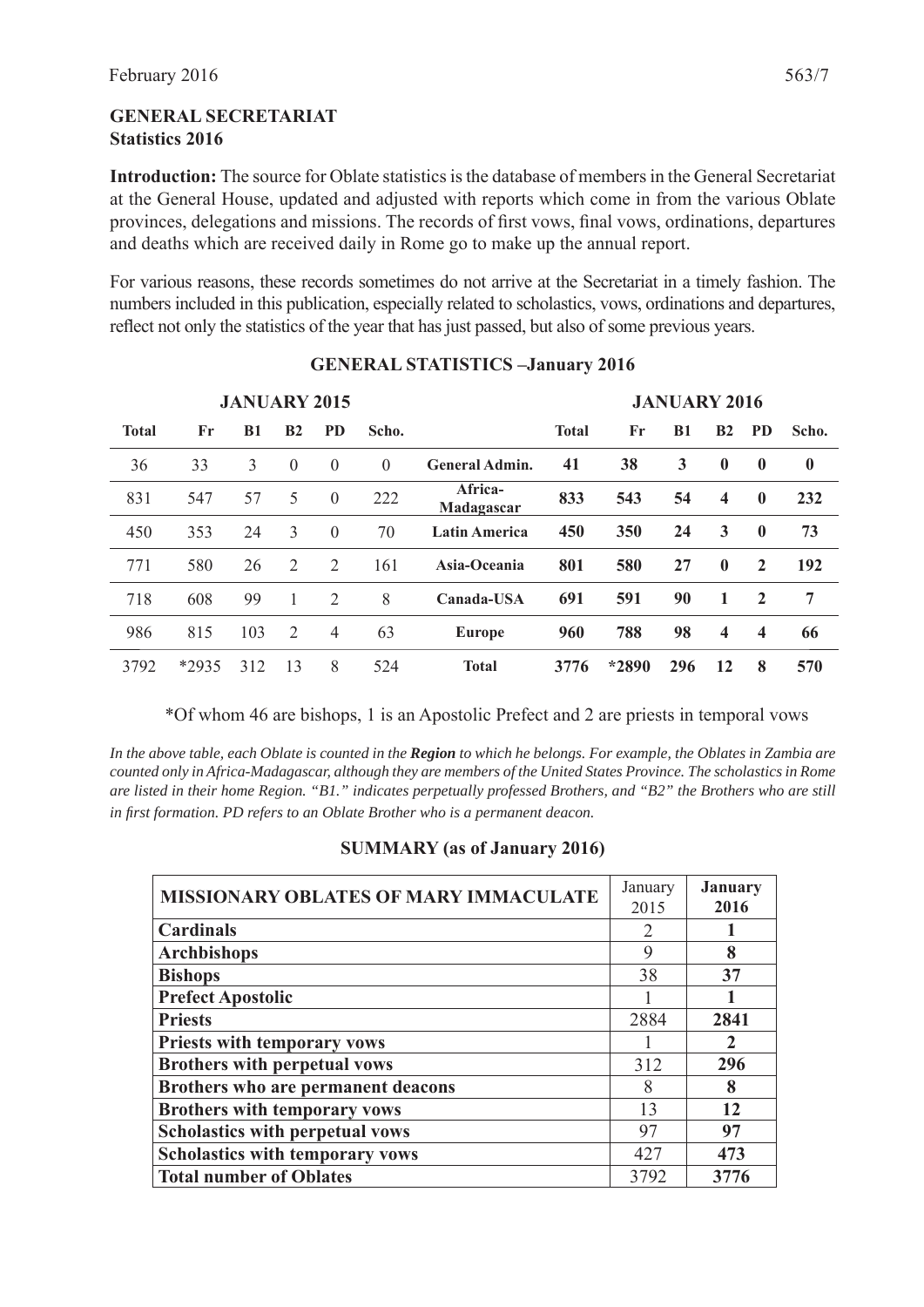#### **PERSONNEL BY UNIT** *(as of 15 January 2016)*

The next table shows the number of Oblates according to the Unit to which they belong. For example, all the Oblates attached to the Zambia Delegation are listed there, even though they are juridically members of the United States Province, or may be temporarily living elsewhere. Some of the Zambian scholastics are in Cedara, others in the U.S. etc.

#### **GENERAL ADMINISTRATION**

| Card.Ar.Ep. Ep. Pr.Ap.Fr. Br. Br.T Fr.T Sc.P.Sc.T.Deac. Tot. |  |                           |  |  |  |  |
|--------------------------------------------------------------|--|---------------------------|--|--|--|--|
|                                                              |  | 0 0 0 0 38 3 0 0 0 0 0 41 |  |  |  |  |
| Total: 0 0 0 0 38 3 0 0 0 0 0 41                             |  |                           |  |  |  |  |

#### **AFRICA-MADAGASCAR**

|                 | Card.Ar.Ep. Ep. Pr.Ap.Fr. |                  |                |                |     |                |                  |                | Br. Br.T Fr.T Sc.P. Sc.T.Deac. |                |                | Tot. |
|-----------------|---------------------------|------------------|----------------|----------------|-----|----------------|------------------|----------------|--------------------------------|----------------|----------------|------|
| Angola          | $\theta$                  | $\overline{0}$   | 0              | $\theta$       | 11  | $\Omega$       | $\overline{0}$   | $\theta$       | 0                              | $\theta$       | $\theta$       | 11   |
| <b>Botswana</b> | $\theta$                  | $\overline{0}$   | $\overline{0}$ | $\overline{0}$ | 11  | $\theta$       | $\overline{0}$   | $\theta$       | $\overline{0}$                 | 1              | $\theta$       | 12   |
| Cameroun        | $\theta$                  | $\boldsymbol{0}$ | 3              | $\overline{0}$ | 67  | 13             | $\boldsymbol{0}$ | $\overline{0}$ | 3                              | 41             | $\theta$       | 127  |
| Central S.A.    | $\overline{0}$            | $\overline{0}$   | $\overline{2}$ | $\theta$       | 24  | 1              |                  | $\theta$       | 1                              |                | 0              | 30   |
| Congo           | 0                         | $\boldsymbol{0}$ |                | $\overline{0}$ | 95  | 12             | $\boldsymbol{0}$ |                | 10                             | 30             | $\overline{0}$ | 149  |
| Kenya           | $\overline{0}$            | $\boldsymbol{0}$ | $\overline{0}$ | $\theta$       | 8   | 1              | $\overline{0}$   | $\overline{0}$ | $\overline{0}$                 | 3              | 0              | 12   |
| Lesotho         | $\overline{0}$            | $\overline{2}$   | 3              | $\overline{0}$ | 73  | 12             | $\boldsymbol{0}$ | $\theta$       | 6                              | 28             | $\overline{0}$ | 124  |
| Madagascar      | $\theta$                  | $\overline{0}$   | $\overline{0}$ | $\overline{0}$ | 40  | 3              | $\overline{2}$   | $\overline{0}$ | 5                              | 26             | $\overline{0}$ | 76   |
| Namibia         | $\theta$                  | $\mathbf{1}$     | $\overline{2}$ | $\overline{0}$ | 31  | 3              | $\overline{0}$   | $\overline{0}$ | $\overline{2}$                 | 9              | $\overline{0}$ | 48   |
| Natal           | $\Omega$                  | 1                |                | $\theta$       | 45  | $\Omega$       | $\overline{0}$   | $\overline{0}$ | 1                              | $\overline{4}$ | $\overline{0}$ | 52   |
| Nigeria         | $\theta$                  | $\overline{0}$   | $\overline{0}$ | $\overline{0}$ | 8   | $\theta$       | $\overline{0}$   | $\theta$       | 6                              | 8              | $\overline{0}$ | 22   |
| Northern S.A.   | $\Omega$                  | 1                |                | $\theta$       | 32  |                | $\overline{0}$   | $\theta$       |                                |                | $\theta$       | 37   |
| Sahara          | $\Omega$                  | $\overline{0}$   | $\theta$       | 1              | 1   | $\Omega$       | $\theta$         | $\theta$       | $\theta$                       | $\overline{0}$ | $\theta$       |      |
| Senegal         | $\Omega$                  | $\overline{0}$   | $\theta$       | $\Omega$       | 37  | $\overline{2}$ | 1                | $\theta$       |                                | 13             | $\theta$       | 54   |
| Zambia          | $\Omega$                  | $\overline{0}$   |                | $\theta$       | 30  | 4              | $\theta$         | $\theta$       | 5                              | 16             | $\theta$       | 56   |
| Zimbabwe        | $\Omega$                  | $\overline{0}$   | $\theta$       | $\overline{0}$ | 9   | $\overline{2}$ | $\theta$         | $\Omega$       |                                | 9              | $\theta$       | 21   |
| <b>Total:</b>   | $\bf{0}$                  | 5                | 14             |                | 522 | 54             | 4                |                | 42                             | 190            | $\bf{0}$       | 833  |

#### **LATIN AMERICA**

|                 | Card.Ar.Ep. Ep. Pr.Ap.Fr. Br. Br.T Fr.T Sc.P. Sc.T.Deac. |                |               |          |                |                |          |          |                |               |          | Tot. |
|-----------------|----------------------------------------------------------|----------------|---------------|----------|----------------|----------------|----------|----------|----------------|---------------|----------|------|
| Argentina-Chile | $\theta$                                                 | $\Omega$       | $\Omega$      | $\theta$ | 34             | $\overline{2}$ | $\theta$ | $\Omega$ | $\theta$       | $\Omega$      | $\theta$ | 36   |
| Baja California | $\Omega$                                                 | $\theta$       | $\theta$      | $\theta$ | 6              |                | 0        | $\Omega$ | $\theta$       | $\theta$      | 0        | 7    |
| Bolivia         | $\theta$                                                 | $\overline{0}$ | $\theta$      | $\theta$ | 19             | 7              | $\theta$ | $\theta$ | 2              | $\theta$      | $\theta$ | 28   |
| <b>Brazil</b>   | $\Omega$                                                 | $\theta$       |               | $\theta$ | 56             | 3              | $\theta$ | $\Omega$ |                | 2             | $\Omega$ | 63   |
| Colombia        | $\Omega$                                                 | $\theta$       | $\Omega$      | $\Omega$ | 12             | $\Omega$       | $\theta$ | $\theta$ | $\theta$       | 4             | $\Omega$ | 16   |
| Cuba            | 0                                                        | $\theta$       | $\theta$      | $\theta$ | $\overline{4}$ | $\theta$       | $\theta$ | $\theta$ | $\overline{0}$ | $\Omega$      | $\theta$ | 4    |
| French Guyana   | $\Omega$                                                 | $\Omega$       | $\theta$      | $\theta$ |                | $\Omega$       | $\theta$ | 0        | $\overline{0}$ | $\Omega$      | 0        |      |
| Guatemala       | $\Omega$                                                 | $\theta$       | $\theta$      | $\theta$ | 15             | $\Omega$       | $\theta$ | 0        |                | 11            | $\Omega$ | 27   |
| Haiti           | $\theta$                                                 | $\overline{0}$ |               | $\theta$ | 92             |                |          | 0        | 8              | 20            | $\theta$ | 129  |
| Mexico          | $\Omega$                                                 | $\theta$       | $\Omega$      | $\theta$ | 37             |                |          | $\Omega$ | 3              | 10            | $\Omega$ | 52   |
| Paraguay        | $\Omega$                                                 | $\theta$       | $\mathcal{D}$ | $\theta$ | 27             |                | $\Omega$ | $\Omega$ |                | $\mathcal{D}$ | $\Omega$ | 33   |
| Peru            |                                                          | $\theta$       | $\theta$      | $\Omega$ | 16             | $\mathcal{D}$  | $\theta$ |          |                | 5             | $\Omega$ | 24   |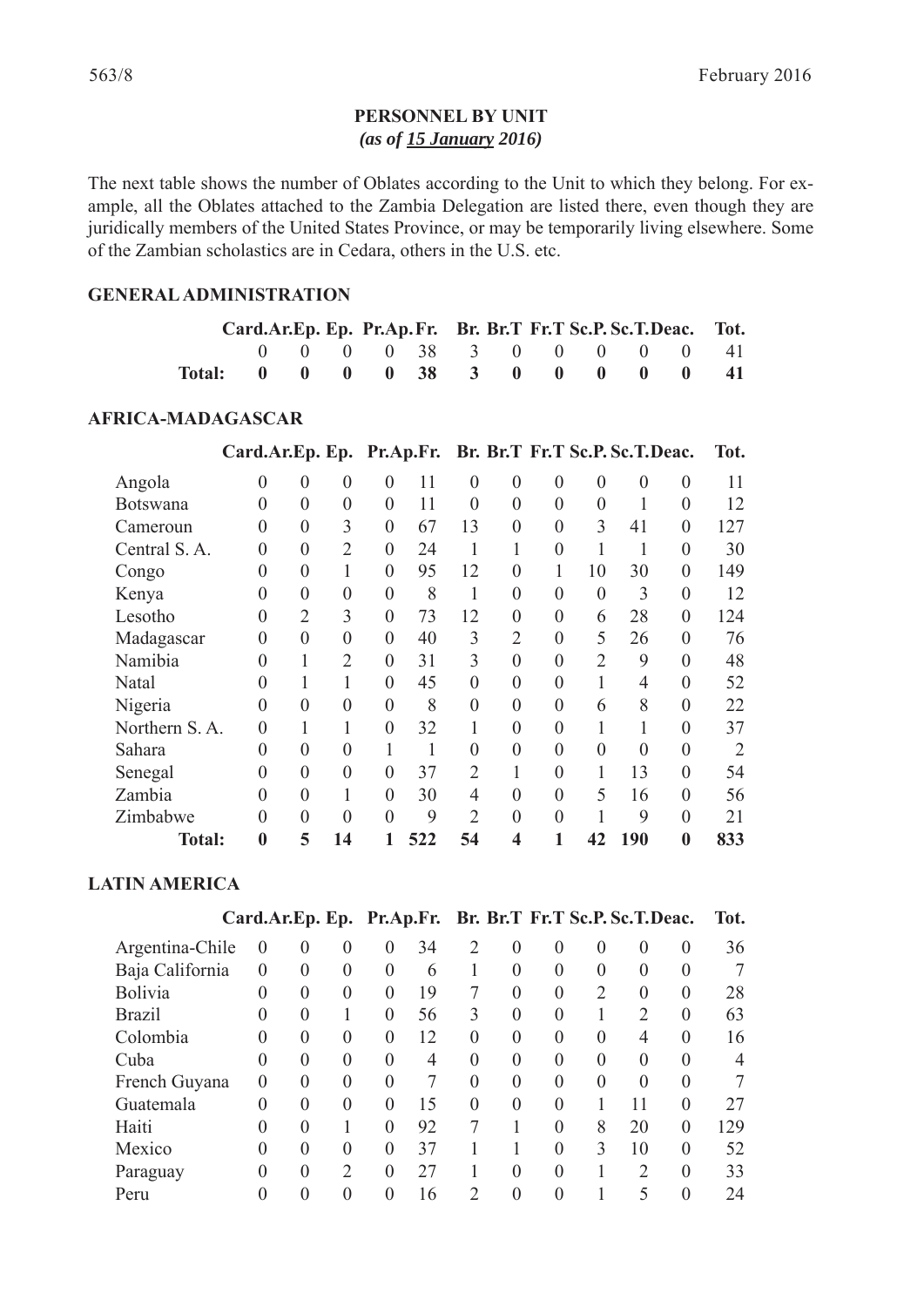|             | Card.Ar.Ep. Ep. Pr.Ap.Fr. Br. Br.T Fr.T Sc.P. Sc.T.Deac. Tot. |                |                          |                  |              |                  |             |                   |                  |            |
|-------------|---------------------------------------------------------------|----------------|--------------------------|------------------|--------------|------------------|-------------|-------------------|------------------|------------|
| Puerto Rico |                                                               |                | 2                        | $\left( \right)$ | (            |                  | $(1)$ $(1)$ |                   |                  | -2         |
| Uruguay     |                                                               |                | $0 \t 0 \t 12 \t 0 \t 1$ |                  |              |                  | $(1)$ $(1)$ | $\mathbf{1}$      | $\left( \right)$ | 14         |
| Venezuela   |                                                               |                | $0 \quad 6 \quad 0$      |                  |              | $\left( \right)$ | $(1)$ $(1)$ | $\mathbf{L}$      |                  | - 81       |
| Total:      | $\mathbf{u}$                                                  | 5 <sup>7</sup> | $0\quad 345\quad 24$     |                  | $\mathbf{3}$ |                  |             | $0 \t17 \t56 \t0$ |                  | <b>450</b> |

#### **ASIA-OCEANIA**

|               | Card.Ar.Ep. Ep. Pr.Ap.Fr. Br. Br.T Fr.T Sc.P. Sc.T.Deac. |                  |                |                |     |                |                |                |                |                |                | Tot. |
|---------------|----------------------------------------------------------|------------------|----------------|----------------|-----|----------------|----------------|----------------|----------------|----------------|----------------|------|
| Australia     | $\theta$                                                 | $\theta$         |                | 0              | 37  | $\Omega$       | $\overline{0}$ | $\theta$       | $\theta$       | $\theta$       | $\theta$       | 38   |
| Bangladesh    | $\theta$                                                 | $\overline{0}$   |                | $\overline{0}$ | 26  | $\theta$       | $\theta$       | $\overline{0}$ | $\theta$       |                | $\theta$       | 34   |
| China         | $\theta$                                                 | $\overline{0}$   | $\theta$       | $\theta$       | 16  | $\theta$       | $\overline{0}$ | $\overline{0}$ | $\theta$       | $\Omega$       | $\theta$       | 16   |
| Colombo       | 0                                                        | $\overline{0}$   |                | $\Omega$       | 111 | 10             | $\theta$       | $\Omega$       | $\overline{2}$ | 32             | $\overline{2}$ | 158  |
| India         | $\Omega$                                                 | $\boldsymbol{0}$ | $\theta$       | $\theta$       | 93  |                | $\theta$       | $\overline{0}$ | 2              | 27             | $\theta$       | 123  |
| Indonesia     | 0                                                        | $\overline{0}$   | 0              | $\overline{0}$ | 31  | $\theta$       | $\overline{0}$ |                | $\theta$       | 11             | $\theta$       | 43   |
| Jaffna        | $\Omega$                                                 | $\overline{0}$   | $\theta$       | $\theta$       | 88  | $\overline{2}$ | $\theta$       | $\overline{0}$ | 5              | 23             | $\theta$       | 118  |
| Japan - Korea | 0                                                        | $\overline{0}$   | $\theta$       | $\theta$       | 21  |                | $\Omega$       | $\Omega$       | $\theta$       | $\Omega$       | $\Omega$       | 22   |
| Korea         | 0                                                        | $\boldsymbol{0}$ | $\overline{0}$ | $\theta$       | 6   | 0              | $\theta$       | $\theta$       | $\theta$       | $\overline{2}$ | $\theta$       | 8    |
| Pakistan      | 0                                                        | $\overline{0}$   |                | $\theta$       | 28  | $\theta$       | $\theta$       | $\overline{0}$ |                | 12             | $\theta$       | 42   |
| Philippines   |                                                          | $\theta$         |                | $\theta$       | 79  | 9              | $\theta$       | $\theta$       |                | 16             | $\Omega$       | 107  |
| Thailand      | 0                                                        | $\theta$         |                | $\theta$       | 17  |                | $\Omega$       | $\Omega$       | $\overline{2}$ | 5              | $\Omega$       | 26   |
| Turkmenistan  | 0                                                        | $\overline{0}$   | $\overline{0}$ | $\theta$       | 3   | $\theta$       | $\theta$       | $\overline{0}$ |                | $\theta$       | $\theta$       | 4    |
| Vietnam       | $\theta$                                                 | $\theta$         | $\theta$       | $\theta$       | 16  | 3              | $\theta$       | $\theta$       | 8              | 35             | $\theta$       | 62   |
| <b>Total:</b> |                                                          | $\bf{0}$         | 6              | 0              | 572 | 27             | 0              |                | 22             | 170            | $\overline{2}$ | 801  |

#### **CANADA-UNITED STATES**

|                      | Card.Ar.Ep. Ep. Pr.Ap.Fr. Br. Br.T Fr.T Sc.P. Sc.T.Deac. Tot. |              |          |                        |           |                       |                |                      |                                                |                  |                                        |            |
|----------------------|---------------------------------------------------------------|--------------|----------|------------------------|-----------|-----------------------|----------------|----------------------|------------------------------------------------|------------------|----------------------------------------|------------|
| Assumption           |                                                               | $0 \quad 0$  | $\theta$ |                        | $0 \t 48$ | 2                     | $\overline{0}$ | $\left( \right)$     | $\begin{array}{c} 0 \end{array}$               |                  | $\begin{array}{ccc} & & 0 \end{array}$ |            |
| Lacombe              |                                                               | $\mathbf{0}$ | 5.       | $\Omega$               |           | 160 26                |                | $\theta$<br>$\Omega$ | $\theta$                                       | $\left( \right)$ | $\theta$                               | - 193      |
| $N.D.-du-Cap$        | $\Omega$                                                      | $0 \quad 3$  |          |                        |           | 0 127 45              | $\overline{0}$ | $\Omega$             | $\left( \right)$                               | $\mathbf{0}$     | 2                                      | 177        |
| <b>United States</b> | $\Omega$                                                      |              |          | $1 \quad \blacksquare$ |           | $0\quad 244 \quad 17$ |                | $\theta$             | $\mathbf{I}$ and $\mathbf{I}$ and $\mathbf{I}$ | 5 <sup>7</sup>   |                                        | $0 \t 270$ |
| <b>Total:</b>        |                                                               |              | 9        |                        | 0.579     | 90                    | $\sim$ 1.      | $\mathbf{0}$         | 1.                                             | 6                |                                        | 691        |

### **EUROPE**

|                    |                | Card.Ar.Ep. Ep. Pr.Ap.Fr. |               |                |                |               |          |                | Br. Br.T Fr.T Sc.P. Sc.T.Deac. |          |                         | Tot.                        |
|--------------------|----------------|---------------------------|---------------|----------------|----------------|---------------|----------|----------------|--------------------------------|----------|-------------------------|-----------------------------|
| Anglo-Irish        | $\Omega$       | $\theta$                  | $\Omega$      | $\Omega$       | 75             | 4             | $\theta$ | $\Omega$       | $\theta$                       | $\Omega$ | $\Omega$                | 79                          |
| Belgium/Holland    | $\overline{0}$ | $\theta$                  | $\theta$      | $\overline{0}$ | 61             | 12            | $\theta$ | $\Omega$       | $\theta$                       | $\theta$ | 3                       | 76                          |
| Byelorussia        | $\theta$       | $\theta$                  | $\theta$      | $\overline{0}$ | 6              | $\Omega$      | $\theta$ | 0              | $\theta$                       | $\Omega$ | $\theta$                | 6                           |
| Central European   | 0              | $\theta$                  | $\Omega$      | $\Omega$       | 97             | 25            | $\theta$ | $\Omega$       | $\theta$                       | 6        | $\Omega$                | 128                         |
| France             | $\theta$       | $\theta$                  | $\theta$      | $\Omega$       | 112            | 15            | $\theta$ | 0              | $\theta$                       | $\theta$ | $\theta$                | 127                         |
| France & Benelux 0 |                | $\theta$                  | $\theta$      | $\Omega$       | 28             | $\Omega$      | $\theta$ | 0              | $\theta$                       | $\Omega$ | $\Omega$                | 28                          |
| Lourdes            | $\theta$       | $\theta$                  | $\Omega$      | $\Omega$       |                | $\theta$      | $\theta$ | $\theta$       | $\theta$                       | $\Omega$ | $\theta$                |                             |
| Mediterranean      | $\Omega$       | $\theta$                  |               | $\Omega$       | 149            | 9             |          | $\theta$       |                                | 6        |                         | 168                         |
| Poland             | 0              | $\theta$                  | $\Omega$      | $\Omega$       | 228            | 30            | 3        | $\Omega$       | 14                             | 38       | $\theta$                | 313                         |
| Romania            | 0              | $\Omega$                  | $\Omega$      | $\theta$       | $\overline{2}$ | $\Omega$      | $\theta$ | $\Omega$       | $\theta$                       | $\Omega$ | $\Omega$                | $\mathcal{D}_{\mathcal{A}}$ |
| Ukraine            | $\Omega$       | $\Omega$                  | $\mathcal{D}$ | $\Omega$       | 26             | $\mathcal{R}$ | $\theta$ | 0              | $\theta$                       |          | $\Omega$                | 32                          |
| <b>Total:</b>      | $\bf{0}$       | $\boldsymbol{0}$          | 3             | $\mathbf{0}$   | 785            | 98            | 4        | 0              | 15                             | 51       | $\overline{\mathbf{4}}$ | 960                         |
| <b>Total:</b>      |                | 8                         | 37            |                | 1 2 8 4 1      | 296           | 12       | $\mathfrak{D}$ | 97                             | 473      | 8                       | 3776                        |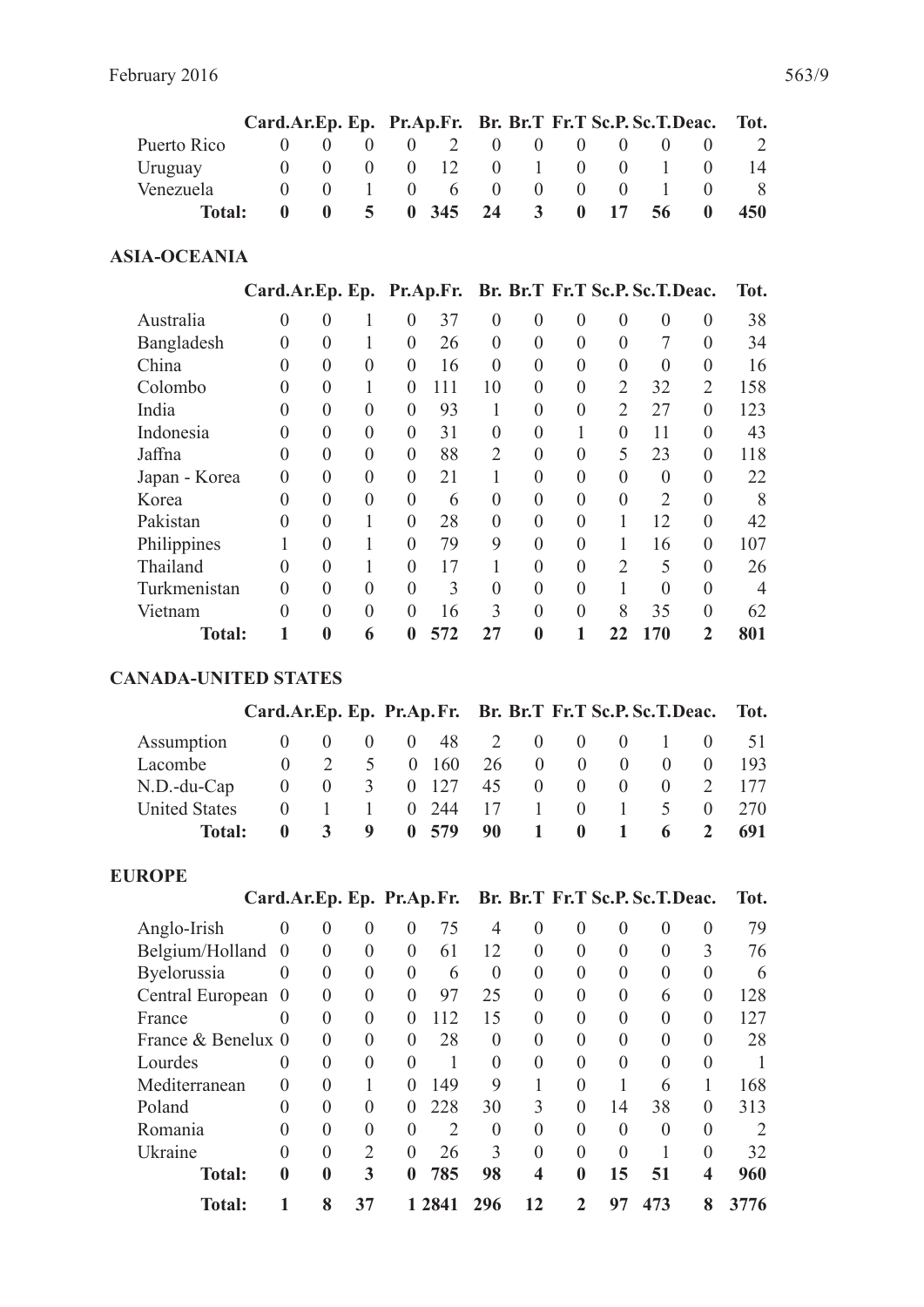*Key: Card=Cardinal; Ar.Ep.=Archbishop; Ep.=Bishop; Pr.Ap.=Prefect Apostolic; Fr.=Father; Br.=Brother; Br.T.=Brother with temp. vows; Fr.T.=Father without Oblation No.; Sc.P.=Scolastics with perp. vows; Sc.T.= Scolastics with temp. vows; Deac= Perm. Deac.*

#### **Perpetual Oblations – (***reported* **in 2015)**

| <b>Number</b> | <b>Family Name</b>      | <b>Name</b> | Date       | Dioc. of Origin | Unit                 |
|---------------|-------------------------|-------------|------------|-----------------|----------------------|
| 14697         | <b>SARR</b>             | Marcel      | 28.02      | Dakar           | Senegal              |
| 14696         | <b>CHIMESE</b>          | Abraham     | 23.01      | Ndola           | Zambia               |
| 14698         | <b>SCAGLIA</b>          | Alessandro  | 28.02      | Ivrea           | Mediterranean        |
| 14699         | <b>GARDINER</b>         | Rusty       | 22.07.2014 | Keewatin-Le Pas | Lacombe              |
| 14700         | NUÑEZ YÉPEZ             | Eduardo     | 10.04      | México          | Mexico               |
| 14701         | <b>AYALA</b>            | Aurelio     | 01.05      | Villarica       | Paraguay             |
| 14702         | <b>DIKANY</b>           | Jules       | 01.05      | Maroua-Mokolo   | Cameroun             |
| 14703         | <b>DUVERSEAU</b>        | Jean        | 01.05      | Les Cayes       | Haiti                |
| 14704         | <b>KALALUKA</b>         | Hector      | 01.05      | Livingstone     | Zambia               |
| 14705         | <b>KUNDA</b>            | Reagan      | 01.05      | <b>Ndola</b>    | Zambia               |
| 14706         | NIYONKURU               | Léon        | 01.05      | Windhoek        | Namibia              |
| 14707         | RAFENOMANANTSOA         | Mamilalaina | 01.05      | Fianarantsoa    | Madagascar           |
| 14708         | <b>MAQABE</b>           | Julius      | 01.05      | Maseru          | Lesotho              |
| 14709         | <b>NKUNYANE</b>         | Puseletso   | 01.05      | Mohale's Hoek   | Lesotho              |
| 14710         | <b>NTONE</b>            | Rethabile   | 01.05      | Maseru          | Lesotho              |
| 14711         | <b>RAMAQELE</b>         | George      | 01.05      | Maseru          | Lesotho              |
| 14712         | <b>THIBINYANE</b>       | Moabi       | 01.05      | Mohale's Hoek   | Lesotho              |
| 14713         | <b>TSITA</b>            | Mahapela    | 01.05      | Maseru          | Lesotho              |
| 14714         | <b>ZIEGLER</b>          | Daniel      | 05.09      | <b>Boston</b>   | <b>United States</b> |
| 14715         | <b>DUDEK</b>            | Karol       | 08.09      | Kielecka        | Poland               |
| 14716         | <b>GRABKA</b>           | Robert      | 08.09      | Sandomierz      | Poland               |
| 14717         | <b>KONIECZNY</b>        | Jaroslaw    | 08.09      | Pazemyska       | Poland               |
| 14718         | <b>LEMEKH</b>           | Pavel       | 08.09      | Minsk-Mohilev   | Byelorussia          |
| 14719         | PILARCZYK               | Pawel       | 08.09      | Plock           | Poland               |
| 14720         | TRAN DUY DAI            | Joseph      | 21.05      | Bui Chu         | Vietnam              |
| 14721         | NGUYEN THINH VUONG      | Vincent     | 21.05      | Xuan Loc        | Vietnam              |
| 14722         | <b>LAJOIE</b>           | Rosembert   | 08.09      | Les Cayes       | Haiti                |
| 14723         | VALCOURT                | Eric        | 08.09      | Les Cayes       | Haiti                |
| 14724         | <b>SAMEDY</b>           | Louiseau    | 08.09      | Les Cayes       | Haiti                |
| 14725         | <b>ANDRIAMAMONJISOA</b> | Jean Arthur | 08.09      | Antsirabe       | Madagascar           |
| 14726         | <b>BEARIVOZAFY</b>      | Gildas      | 08.09      | Ambanja         | Madagascar           |
| 14727         | <b>RAJAONARISON</b>     | Yann        | 08.09      | Port-Bergé      | Madagascar           |
| 14728         | <b>RANDRIANASOLO</b>    | Joseph      | 08.09      | Miarinarivo     | Madagascar           |
| 14729         | <b>MPIA BELENDA</b>     | Claude      | 08.09      | Inongo          | Congo                |
| 14730         | <b>NGAMABWINI</b>       | Steve       | 08.09      | Kikwit          | Congo                |
| 14731         | <b>NGONGA</b>           | Faustin     | 08.09      | Idiofa          | Congo                |
| 14732         | <b>GOSSAMBAYE</b>       | Christian   | 08.09      | Ndjaména        | Cameroun             |
| 14733         | <b>BACHEKA DJONLAÏ</b>  | Thaddée     | 08.09      | Yagoua          | Cameroun             |
| 14734         | <b>ISA</b>              | Vincent     | 08.09      | Jos             | Nigeria              |
| 14735         | <b>DAO XUAN HA</b>      | Louis       | 22.10      | Hue             | Vietnam              |
| 14736         | <b>SENADEERA</b>        | Gihan       | 11.10      | Chilaw          | Colombo              |
| 14737         | THANDALGE               | Chamika     | 11.10      | Chilaw          | Colombo              |
| 14738         | <b>KHAWAR MEHBOOB</b>   | Khadim      | 06.11      | Lahore          | Pakistan             |
| 14739         | PRAKASH RAO             | Bejjam      | 19.11      | Guntur          | India                |
| 14740         | <b>JOHNSON</b>          | Susai Raj   | 19.11      | Vellore         | India                |
| 14741         | <b>BHARATH</b>          | Nayagan     | 19.11      | Dharmapuri      | India                |
| 14742         | <b>PIERRE</b>           | Jonel       | 08.09.2010 | Les Cayes       | Haiti                |
| 14743         | THERISPUSPAN            | Jenistan    | 08.12      | Jaffna          | Jaffna               |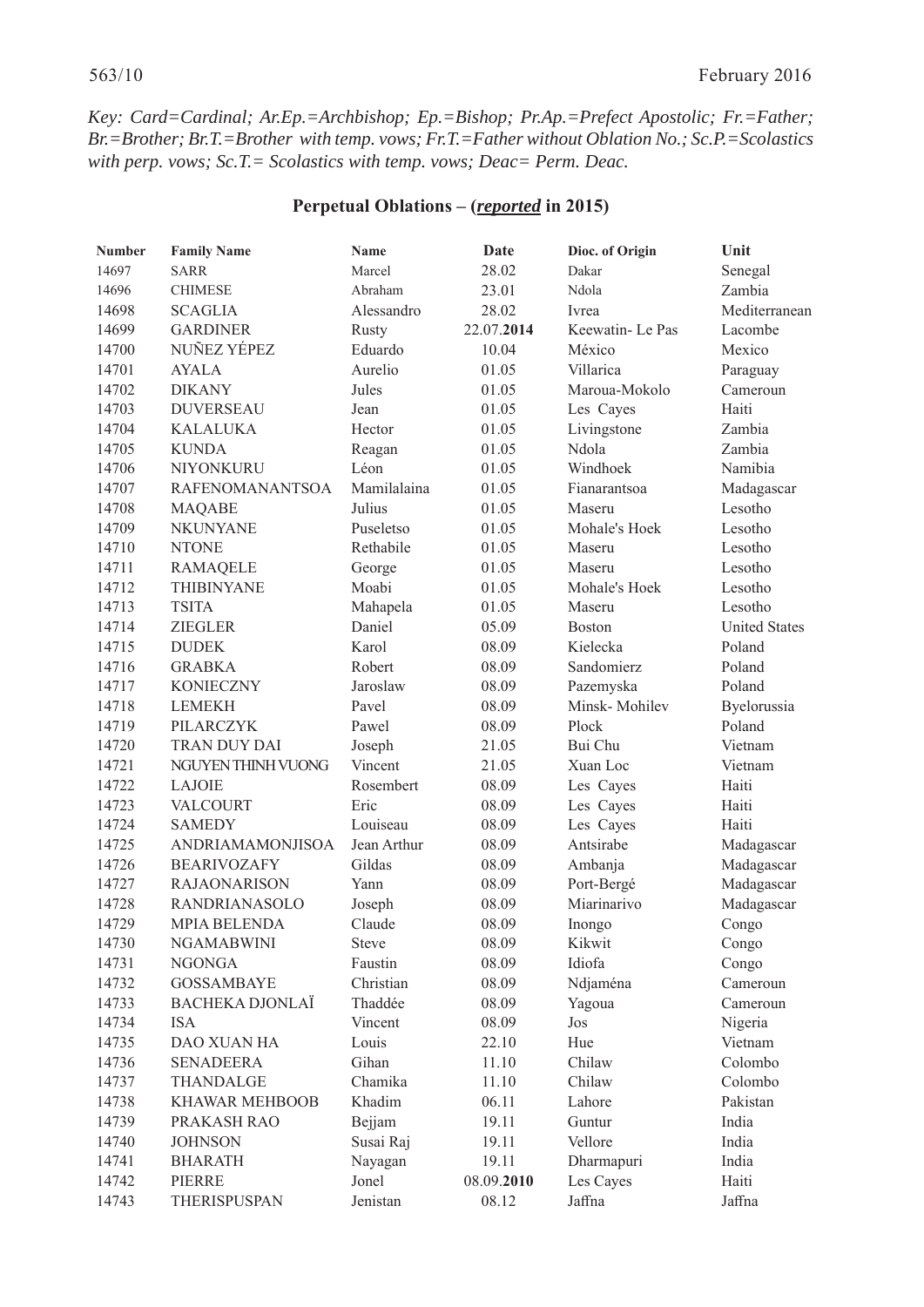# **Obediences – 2015**

| Date<br>13.01 | <b>Title</b><br>Sch.  | <b>Surname</b><br><b>MAKUNKA</b> | <b>Name</b><br><b>Bright</b> | Origin<br>Zambia      | <b>Destination</b><br>Kenya |
|---------------|-----------------------|----------------------------------|------------------------------|-----------------------|-----------------------------|
| 14.01         | Sch.                  | <b>HERRERA</b>                   | Humberto                     | Mexico                | Mexico                      |
| 15.01         | Sch.                  | <b>MOTHIBA</b>                   | Thabo                        | S. Africa, Northern   | S. Africa, Northern         |
| 16.01         | Sch.                  | <b>MWALA</b>                     | Cornhill                     | Zambia                | Paraguay                    |
| 23.01         | Sch.                  | <b>ANDRIANARISOA</b>             | Olivier                      | Madagascar            | Madagascar                  |
| 23.01         | Sch.                  | <b>ANDRIAMIHAJA</b>              | Cristophe                    | Madagascar            | Madagascar                  |
| 23.01         | Sch.                  | <b>RATOLONJANAHARY</b>           | Georges                      | Madagascar            | Madagascar                  |
| 25.02         | Sch.                  | <b>LUCAS</b>                     | Regini                       | Jaffna                | Jaffna                      |
| 25.02         | Sch.                  | MANUELPILLAI                     | Patrick                      | Jaffna                | Jaffna                      |
| 25.02         | Sch.                  | <b>SEEMANPILLAI</b>              | Alston                       | Jaffna                | Jaffna                      |
| 25.02         | Sch.                  | <b>CHIMHOWA</b>                  | Ernest                       | Zimbabwe              | Zimbabwe                    |
| 25.02         | Sch.                  | <b>CHIPEMBERE</b>                | Themba                       | Zimbabwe              | Zimbabwe                    |
| 04.03         | Bro.                  | <b>MHLANGA</b>                   | John                         | Zimbabwe              | Zimbabwe                    |
| 04.03         | Sch.                  | <b>MALLO</b>                     | Jaime                        | Philippines           | Philippines                 |
| 06.03         | Sch.                  | <b>TORRES</b>                    | Ronnie                       | Philippines           | Thailand-Laos               |
| 06.03         | Fr.                   | <b>ZEVOLA</b>                    | Giovanni                     | Korea                 | China                       |
| 19.03         | Fr.                   | <b>TAILLEZ</b>                   | Daniel                       | <b>United States</b>  | France                      |
| 29.03         | Fr.                   | <b>RAKOTOARISOA</b>              | Johnny                       | Madagascar            | China                       |
| 29.03         | Sch.                  | <b>TCHOUTSEMA ZEOU</b>           | Anicet                       | Cameroon              | Cameroon                    |
| 29.03         | Sch.                  | <b>CASTILLO ESCOMILLA</b>        | Lucio                        | <b>United States</b>  | <b>United States</b>        |
| 19.04         | Sch.                  | <b>SILVA CASTILLO</b>            | Cesar                        | Mexico                | Mexico                      |
| 19.04         | Sch.                  | <b>LOPEZ ORTIZ</b>               | Feliciano                    | <b>United States</b>  | <b>United States</b>        |
| 19.04         | Bro.                  | <b>GARDINER</b>                  | <b>Rusty</b>                 | OMI Lacombe           | OMI Lacombe                 |
| 01.05         | Sch.                  | <b>IORKYA'A</b>                  | Godwin                       |                       |                             |
|               | Sch.                  | <b>KOYE</b>                      | Joachim                      | Cameroon              | Cameroon                    |
| 01.05         |                       |                                  |                              | Cameroon              | Cameroon                    |
| 03.05         | Sch.                  | <b>XIAOLONG</b>                  | Paul                         | China                 | China                       |
| 04.05         | Sch.                  | <b>DIAZ MARQUEZ</b>              | Miguel                       | Argentina-Chile       | Argentina-Chile             |
| 04.05         | Sch.                  | <b>KROL</b>                      | Marcin                       | Poland                | Poland                      |
| 04.05         | Sch.                  | <b>WRZOS</b>                     | Krzysztof                    | Poland                | Poland                      |
| 04.05         | Sch.                  | <b>SAWICKI</b>                   | Bogdan                       | Ukraine               | Ukraine                     |
| 04.05         | Sch.                  | <b>OSUJI CHIGOZIE</b>            | John                         | Nigeria               | $C$ ameroon                 |
| 04.05         | Sch.                  | <b>PATRICK</b>                   | Paul                         | Assumption            | Assumption                  |
| 29.05         | Fr.                   | <b>KOWOL</b>                     | Eugeniusz                    | Cameroon              | Poland                      |
| 31.05         | Sch.                  | <b>MUSILIZO</b>                  | Pius                         | Zambia                | Zambia                      |
| 04.06         | Fr.                   | SOOSAIPILLAI                     | Alren                        | Jaffna                | Poland                      |
| 29.06         | Fr.                   | <b>POPIELEWSKI</b>               | Wojciech                     | Poland                | Int'l Schol. Rome           |
| 29.06         | Sch.                  | <b>LETSOELA</b>                  | Julius                       | Lesotho               | Lesotho                     |
| 29.06         | Sch.                  | <b>FERNANDO</b>                  | Dhunushka                    | Colombo               | Colombo                     |
| 29.06         | Sch.                  | WIJEKOON                         | Philip                       | Colombo               | Peru                        |
| 29.06         | Fr.                   | <b>BARBOSA</b>                   | Joao                         | <b>Brazil Central</b> | <b>Brazil</b>               |
| 29.06         | $\mathop{\text{Fr.}}$ | <b>BRADY</b>                     | Michael                      | <b>Brazil Central</b> | <b>Brazil</b>               |
| 29.06         | Fr.                   | <b>COLGAN</b>                    | Bernard                      | <b>Brazil Central</b> | <b>Brazil</b>               |
| 29.06         | Fr.                   | DE LUCENA SOARES                 | Francisco                    | <b>Brazil Central</b> | <b>Brazil</b>               |
| 29.06         | Fr.                   | <b>FELIX DA SILVA</b>            | Lindomar                     | <b>Brazil Central</b> | <b>Brazil</b>               |
| 29.06         | Fr.                   | <b>GOMES</b>                     | Armando                      | <b>Brazil Central</b> | <b>Brazil</b>               |
| 29.06         | Fr.                   | McCARTHY                         | Daniel                       | <b>Brazil Central</b> | <b>Brazil</b>               |
| 29.06         | Fr.                   | <b>MURPHY</b>                    | Patrick                      | <b>Brazil Central</b> | <b>Brazil</b>               |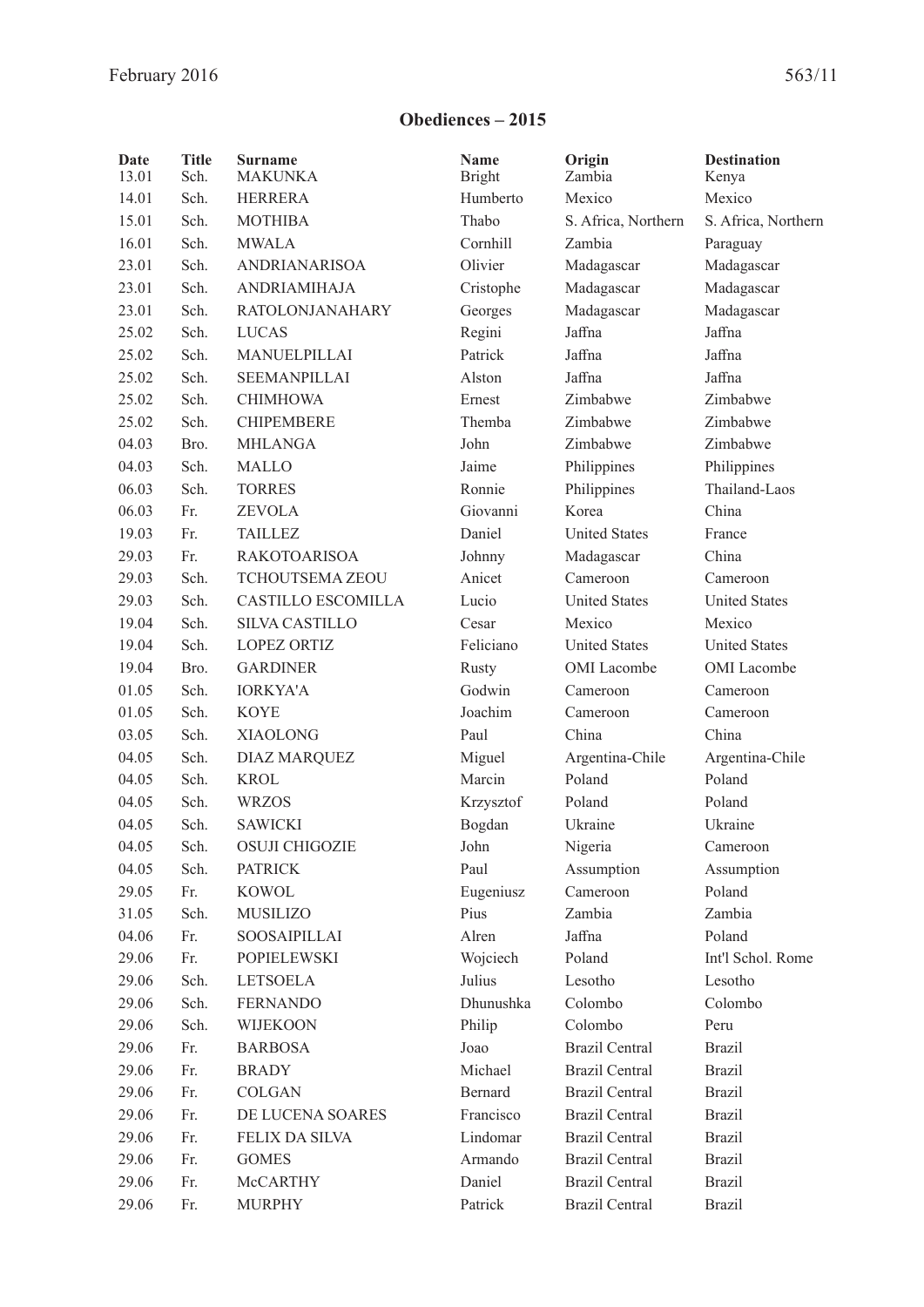| <b>Date</b> | <b>Title</b> | <b>Surname</b>              | Name          | Origin                | <b>Destination</b>  |
|-------------|--------------|-----------------------------|---------------|-----------------------|---------------------|
| 29.06       | Fr.          | <b>O'SHEA</b>               | Thomas        | <b>Brazil Central</b> | <b>Brazil</b>       |
| 06.07       | Sch.         | <b>MATKUMBA</b>             | Gabriel       | Congo                 | Congo               |
| 11.08       | Fr.          | KIENGE-KIENGE               | Constant      | Congo                 | General House       |
| 12.08       | Sch.         | <b>SOKI</b>                 | Pascal        | Congo                 | Congo               |
| 12.08       | Sch.         | ZAPATA ZURITA               | Gary          | Bolivia               | Bolivia             |
| 16.08       | Sch.         | <b>CHAJON OVALLE</b>        | Federico      | Guatemala             | Guatemala           |
| 21.09       | Fr.          | <b>ANTHONY</b>              | David         | India                 | General House       |
| 21.09       | Fr.          | <b>FOLEY</b>                | Peter         | Natal                 | General House       |
| 21.09       | Fr.          | <b>KHATHALI</b>             | Callistus     | Natal                 | Int'l Schol. Rome   |
| 23.09       | Fr.          | SAVARIPILLAI                | Edmund        | Jaffna                | Scandinavia         |
| 07.10       | Sch.         | <b>GOSSAMBAYE</b>           | Christian     | Cameroon              | Cameroon            |
| 12.10       | Bro.         | VANDENEEDE                  | Leo           | Congo                 | Belgium-Netherlands |
| 09.11       | Fr.          | <b>PELLETIER</b>            | Jean-Rene     | Bolivia               | Notre Dame du Cap   |
| 29.11       | Fr.          | <b>VALERE</b>               | Yves          | Haiti                 | Haiti               |
| 29.11       | Sch.         | <b>PANIZALES</b>            | Monimar       | Philippines           | Philippines         |
| 29.11       | Sch.         | <b>FLORES NAVA</b>          | Juan          | Mexico                | Mexico              |
| 30.11       | Fr.          | <b>LAWRENCE SELLATHURAI</b> | Renald        | Jaffna                | Pakistan            |
| 30.11       | Fr.          | <b>JAYA RAJ</b>             | Mathewraj     | India                 | Australia           |
| 30.11       | Sch.         | <b>NAMBONDI</b>             | Ignatius      | Namibia               | Namibia             |
| 30.11       | Bro.         | NGUYEN THINH VUONG          | Vincent       | Vietnam               | Vietnam             |
| 30.11       | Sch.         | PHAM HUUN CHI               | Pierre        | Vietnam               | Vietnam             |
| 30.11       | Sch.         | NGUYEN HUU THAI             | Joseph        | Vietnam               | Vietnam             |
| 30.11       | Sch.         | <b>VU DUY TAN</b>           | Nicolas       | Vietnam               | Vietnam             |
| 30.11       | Sch.         | NGUYEN QUOC VONG            | Jean-Baptiste | Vietnam               | Vietnam             |
| 03.12       | Sch.         | <b>MANDAVA</b>              | Lucky         | Zimbabwe              | Zimbabwe            |
| 09.12       | Sch.         | NIYONKURU                   | Leon          | Namibia               | Namibia             |

#### **Oblates in First Formation - 2015 (***Reported* **as of January 2016)**

| Year | <b>Scholastics</b> | <b>Bros.</b> In<br>Temp. vows | <b>First</b><br><b>Vows</b> | Perpetual<br><b>Vows</b> | <b>Ordinations</b> |
|------|--------------------|-------------------------------|-----------------------------|--------------------------|--------------------|
| 2015 | 570                | 12                            | 107                         | 49                       | 50                 |
| 2014 | 524                | 13                            | 129                         | 79                       | 55                 |
| 2013 | 558                | 3                             | 101                         | 49                       | 76                 |
| 2012 | 627                | 9                             | 87                          | $100*$                   | 84                 |
| 2011 | 685                | 17                            | 132                         | 72                       | 74                 |
| 2010 | 672                | 19                            | 82                          | 47                       | 32                 |
| 2009 | 632                | 28                            | 104                         | 76                       | 46                 |

\*Please note that these numbers include Oblates who either professed vows or were ordained in previous years but the *fact had not been reported* to the General Secretariat before January 2016.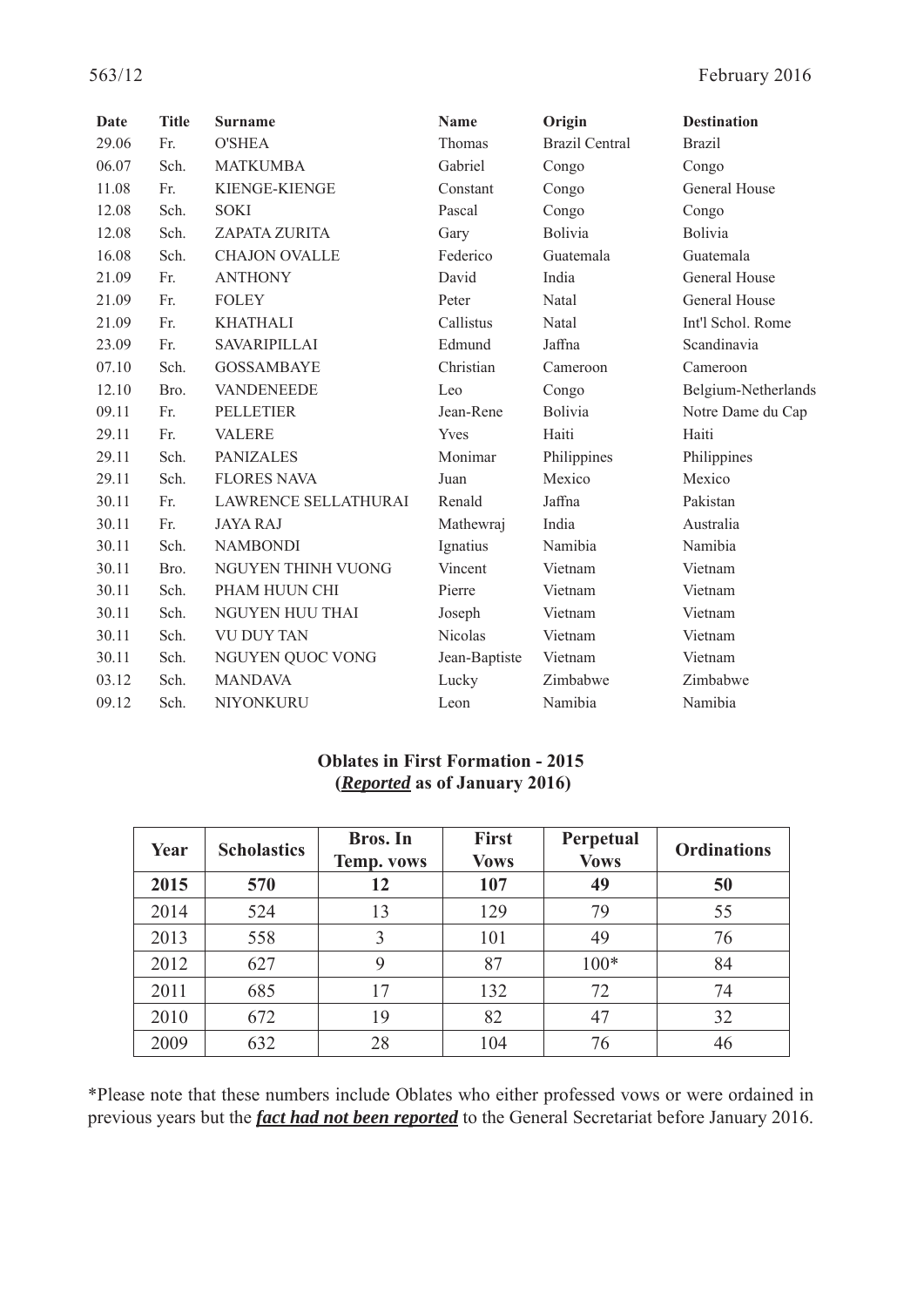#### **Deaths and Departures - 2015**

Deaths in **2015**: **94** (**1 Cardinal, 2 Bishops, 72 Priests, 19 Brothers**) 2014: **108** 2013: **95** 2012:10**3** 2011:10**8** 2010: **92**

#### Departures *reported* in 2015: **43 (18 priests, 21 scholastics, 4 Brothers)**

2014: 131 (19 priests, 105 scholastics, 7 Brothers)

2013: 116 (19 priests, 91 scholastics, 6 Brothers)

2012: 74 (22 priests, 49 scholastics, 3 Brothers)

2011: 47 (16 priests, 31 scholastics)

2010: 51 (12 priests, 39 scholastics)

2009: 49 (11 priests, 35 scholastics, 3 Brothers)

#### **2015**:

-14 scholastics did not renew their temporary vows.

-3 scholastics were dispensed from temporary vows.

-2 scholastics were dispensed from perpetual vows

- -1 scholastic was dismissed from the Congregation
- -1 scholastic was laicized
- -1 Brother did not renew their temporary vows.
- -1 Brother was dispensed from perpetual vows
- -1 Brother was dispensed from temporary vows
- -1 Brother was dismissed from the Congregation
- -1 priest did not renew temporary vows
- -3 priests were dismissed "ipso jure" from the Congregation.
- -2 priests were dismissed from the Congregation.
- -6 priests were laicized
- -6 priests were definitively incardinated into a diocese.

#### **Asia-Oceania**

#### **PHILIPPINES To be a bishop in the crosshairs**

On February 17, 2016, Bishop Angelito R. LAMPON will mark his  $18<sup>th</sup>$  year as Bishop of the Apostolic Vicariate of Jolo. He served as Provincial Superior in 1988 but his second term was cut short in 1992 when he was elected General Councillor for the Asia-Oceania Region.

Towards the end of his first term as General Councillor, on February 4, 1997, Bishop Benjamin DE JESUS, the Bishop of Jolo was gunned down. The vacuum that he left as a simple, peace loving Oblate resounded among the laity, both Christians and non-Christians, in the Vicariate.

When Fr. Angelito returned to Rome in November 1997 from a meeting in San Antonio, Texas, the Superior General, Fr. Marcello ZAGO told him, "Lito, the Vatican has been looking for you for two weeks!" Fr. Lito went to the Congregation for the Evangelization of Peoples the next day. After a cordial greeting, Archbishop Joseph Uhac, Secretary of the Congregation, told him: "The Holy Father has appointed you as Bishop of Jolo, do you accept it?" His immediate reply was, "No, if they killed Bishop Ben de Jesus who was a good man, they will also kill me, if not in two weeks maybe in two years." Archbishop Uhac's reply was very candid "Yes, I understand. This is a call to martyrdom." But he added, "Please hurry up with your decision. With ailing health, the Pope only ordains bishops in Rome on January 6, the Feast of the Epiphany."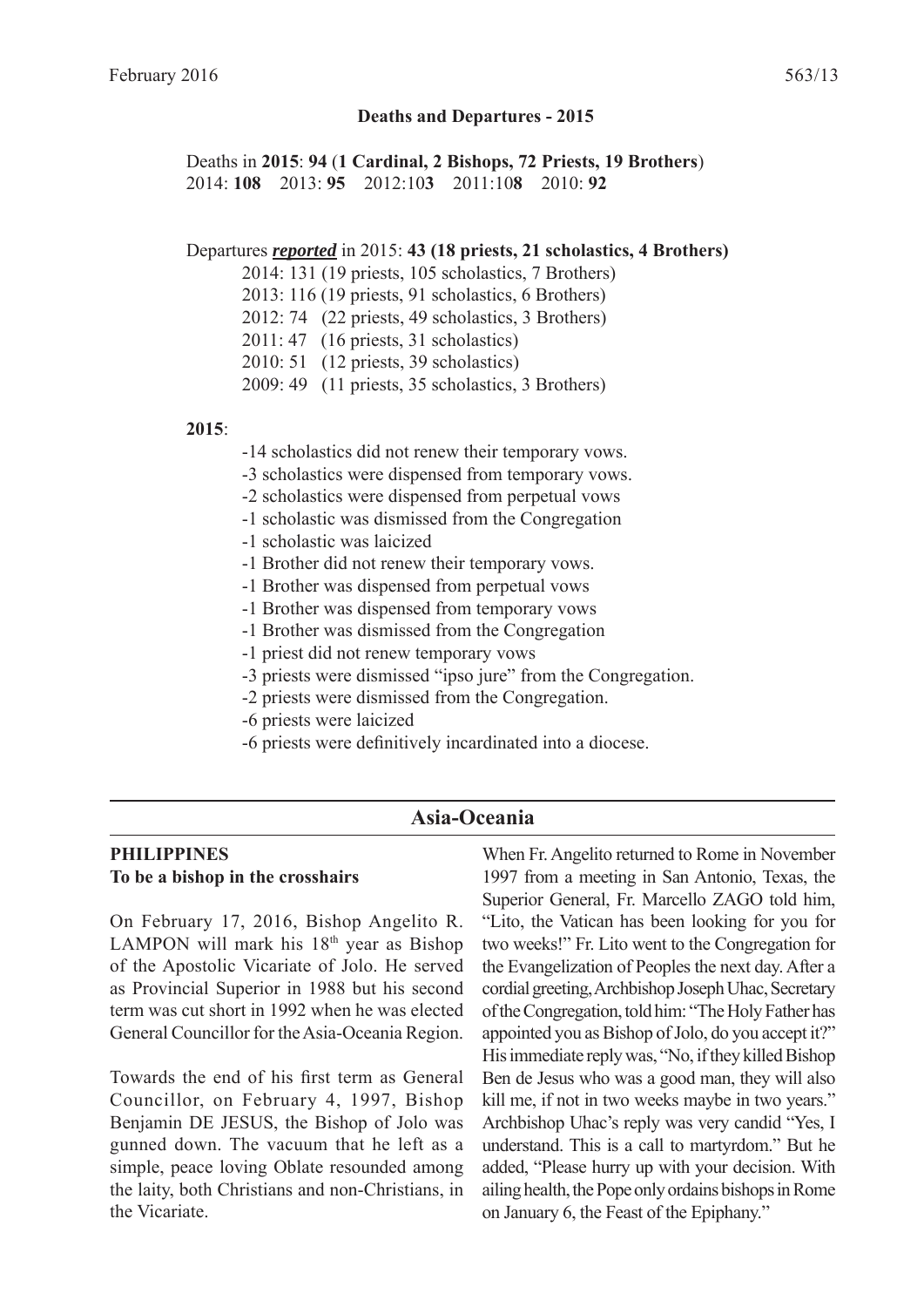After several days of anguished discernment, on December 6, Fr. Lito accepted the Holy Father's appointment. The announcement was made over Vatican Radio and Radio Veritas on December 8, the feast of the Oblate Patroness, Our Lady of the Immaculate Conception. He believed that, "God's plan is always the best."

The bishop describes the mission in the Apostolic Vicariate of Jolo (AVJ): The AVJ is like a big parish. We have a Cathedral and the rest are chapels. It is not difficult to run administratively. I have no problems with my priests  $-$  fifteen Oblates and two diocesans. They are my source of joy. They live a simple lifestyle. They are zealous and committed to their mission. Transportation and distances are part of the difficulty. It takes at least 4 to 5 hours from Jolo to the nearest island of Siasi. Then 8 to 10 hours to Bongao. Cagayan de Mapun is the farthest parish. In good weather, the trip takes 24 hours in open sea aboard a wooden "lantsa;" In bad weather, 48 hours or an eternity. In the past 17 years, Bishop Lito recalled, three vessels sank and disappeared. Going in and going out of Mapun, one always risks one's life.

Mobility is the primary challenge faced by missionaries because of security. We are heavily guarded by the military and this creates a vestige of counter witness. However, after the murder of Bishop Ben, Fr. Benjie INOCENCIO (†2000) and Fr. Rey RODA (†2008) and several of our Lay Leaders, we are forced to have military security. Home visitation is not easy to do anymore. We still bring Holy Communion to about 30 sick and elderly parishioners every First Friday of the month but always with two Marine escorts and the bishop as the driver.

Interreligious Dialogue is a big challenge. We have many Muslim friends, especially those who studied at our Notre Dame Schools or are beneficiaries of our housing projects but there are certain radical groups who are anti-Christian. Once, while driving home from a 5:00 p.m. Mass from Asturias Chapel, two men in their mid-30's stopped and spat on the ground before me. But this is not really new to me. In my 17 years as bishop of Jolo, a hand grenade was thrown into the Cathedral of Jolo seven times. There were some structural damage but, there were no casualties. The protection of Our Lady of Mount Carmel, Patroness of the Cathedral remains with us.

The quality of life of each Oblate affects people and the Church as a whole. We live a simple life. We do not have luxurious cars. In the islands of Tawi-tawi, we paddle our own canoe and take motorized public boats. Our schedule is dictated by the high or low tides. We try to serve the poorest of the poor. The patrimony of the Vicariate is the patrimony of the poor.

To cap it all, the bishop added: "Accipe Oblationem Meam" (Accept Lord my offering) is my episcopal motto - Oblate, oblation, offering. To be a missionary then means to be present where life is most threatened. Courage in Sulu and Tawi-Tawi does not mean an absence of fear but rather a conviction that there is SOMETHING more important at stake than our individual fear; and that "SOMETHING" is the Mission of Jesus Christ and His Church. (Abridged from *OMI Philippines*, December 2015)

#### **Africa-Madagascar**

#### **NATAL Centenary of birth of Archbishop Denis Hurley, OMI**

*Provident and wise Creator, As your mighty plan unfurled, You made us to share your labour, In the building of the world…* With these words – written by Archbishop Hurley himself to the tune of Beethoven's 'Ode to Joy' – the centenary

celebrations for this great Oblate and renowned Son of Africa came to a resounding end. Denis HURLEY – for 45 years Archbishop of Durban and the 'scourge of Apartheid' – was born on 9 November 1915 and so it was fitting to mark 100 years since his birth with a whole weekend of events. And his heritage as an Oblate – Hurley was a member of the OMI's for over 70 years – was a key element in the celebrations.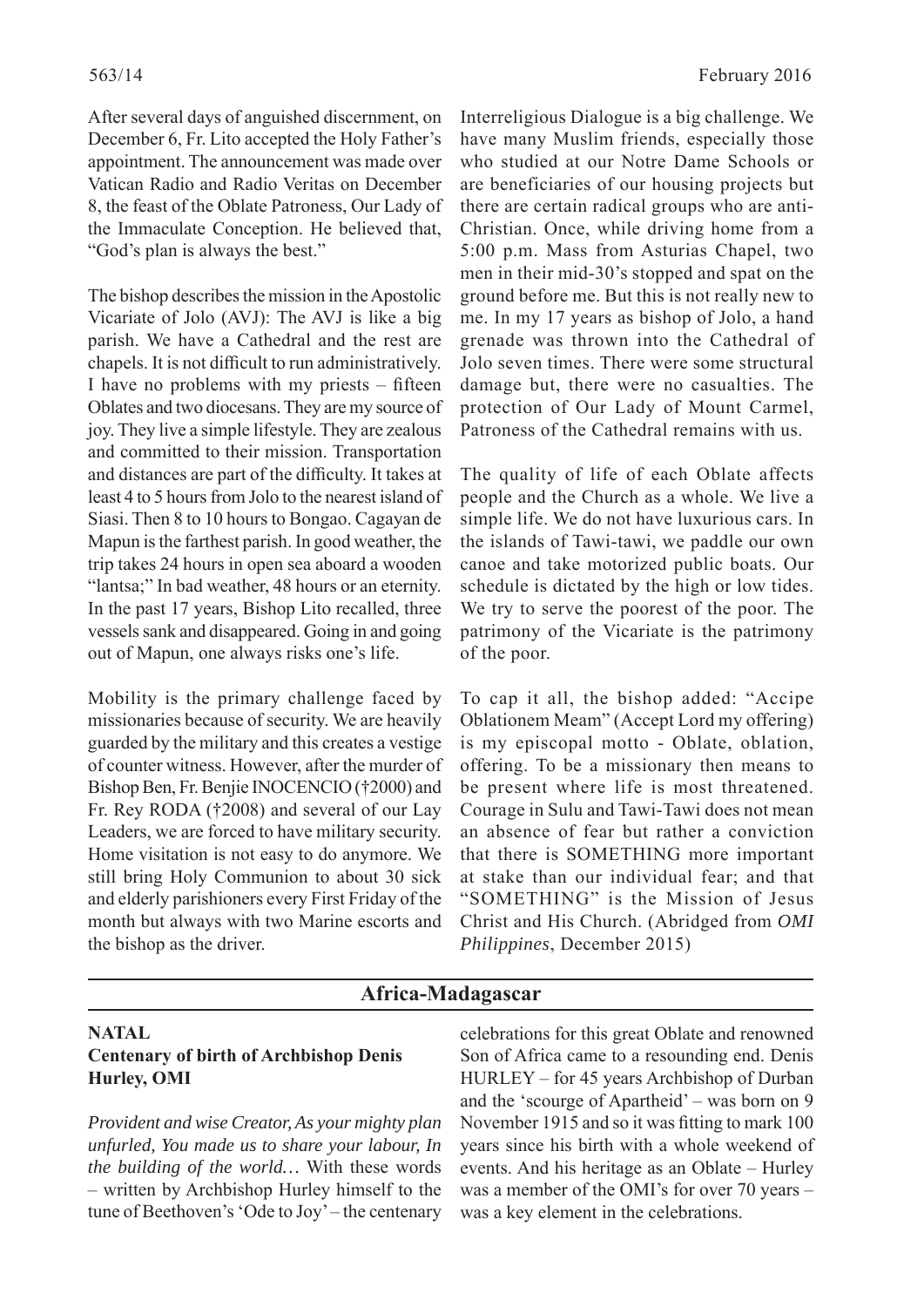Archbishop Hurley stands out as a towering figure – literally, he was 6'3" – in the Church in South Africa and 11 years after his death he continues to be an influential force. This is partly because of his pioneering role in fighting for justice and being a voice for the voiceless, in his time, in the Struggle against Apartheid. Pope Francis recognised this in a personal message sent for the Centenary. His current challenge to us all to be a Church for the Poor is one that Hurley epitomised in his own life and ministry, both at the political level, campaigning for those suffering injustice, but also at the personal and pastoral level. As a bishop and in his retirement years, he always had time for the most marginalised.

That is why the enduring gift to him for his 100th birthday was the official opening of the Denis Hurley Centre, a welcoming place in the heart of Durban where the unemployed, homeless, refugees, drug users and the sick find practical help and support. The nearly £2 million needed to build the centre came in part from collections through the Denis Hurley Association in the UK and the Oblate Parish at Sacred Heart Church, Quex Road, London. Their contribution, and that of many other overseas and South African donors, was acknowledged by Cardinal Wilfrid Napier, current Archbishop of Durban, during the opening blessing. Also recognised was the significant contribution by the Irish Government (the Ambassador was present) and by the South African government (the Premier of the Province, the Mayor of the City and a senior cabinet minister all had a role in the centenary celebrations) The Hurley Centenary was not just for Catholics but for the whole of South African society and this was evidenced by the extensive coverage in the Durban papers (3 front page stories!), a feature on the national nightly TV news, and the many articles reflecting on what Hurley meant for South Africa today. If pride can be allowed, all Catholics and especially the Oblate family, had a reason to feel proud of the association with Hurley.

The weekend began with a lecture given by Monsignor Paul Nadal, Hurley's Vicar General. He reflected especially on the years after the Second Vatican Council at which Hurley had

himself been an influential figure. Mgr. Nadal – a keen cyclist, walker and runner who in his 70's and 80's has raised tens of thousands of pounds for the Denis Hurley Centre – pointed out that Hurley was not just a visionary but a strategist who made sure the vision of the Council was implemented in practice. The key role of lay people in building and running the Denis Hurley Centre is evidence that this continues today. Hurley's commitment to ecumenism and to interfaith relations was recognised in a book launch and a workshop led in part by theologians from St. Joseph's in Cedara, the Oblate scholasticate near Durban. The fact that Christian and Muslim volunteers are working side by side at the Centre to feed the homeless was seen as an example to the world of how faith can bring people together rather than setting them in conflict with one another. Cedara was also present in force when 30 Oblate students from across Africa joined the Provincial, Fr Vusi MAZIBUKO, and Oblate young and old at a special Mass at the Cathedral. Bishop Barry WOOD, the auxiliary bishop of Durban, presided at another of the Masses and other bishops, Anglican and Methodist bishops, and heads of male and female religious congregations all played a role in various events. At the official opening all the religious leaders  $-$ Christian and non-Christian – stood together to give a silent blessing to the staff and volunteers who work at the Denis Hurley Centre.

The events culminated in a grand orchestral concert with a 50-strong orchestra, choirs of 80 singers, Tibetan and Zulu drummers, and renowned local soloists in a programme that brought together music from the world's major religions. Hearing the Muslim call to prayer inside the Cathedral or the haunting oboe melody from the movie, 'The Mission', touched the hearts of all present. In honour of the Oblate devotion to Our Lady, a special violin and harp arrangement of 'Ave Maria' was also featured. The final word on the centenary should go to Fr John PATTERSON who at 92 is a near contemporary of Hurley. With tears in his eyes, he said that Hurley's life was all about love and helping other people to love; he felt the Centenary had helped us to do just that. (Raymond Perrier in Oblate Connections, December 2015)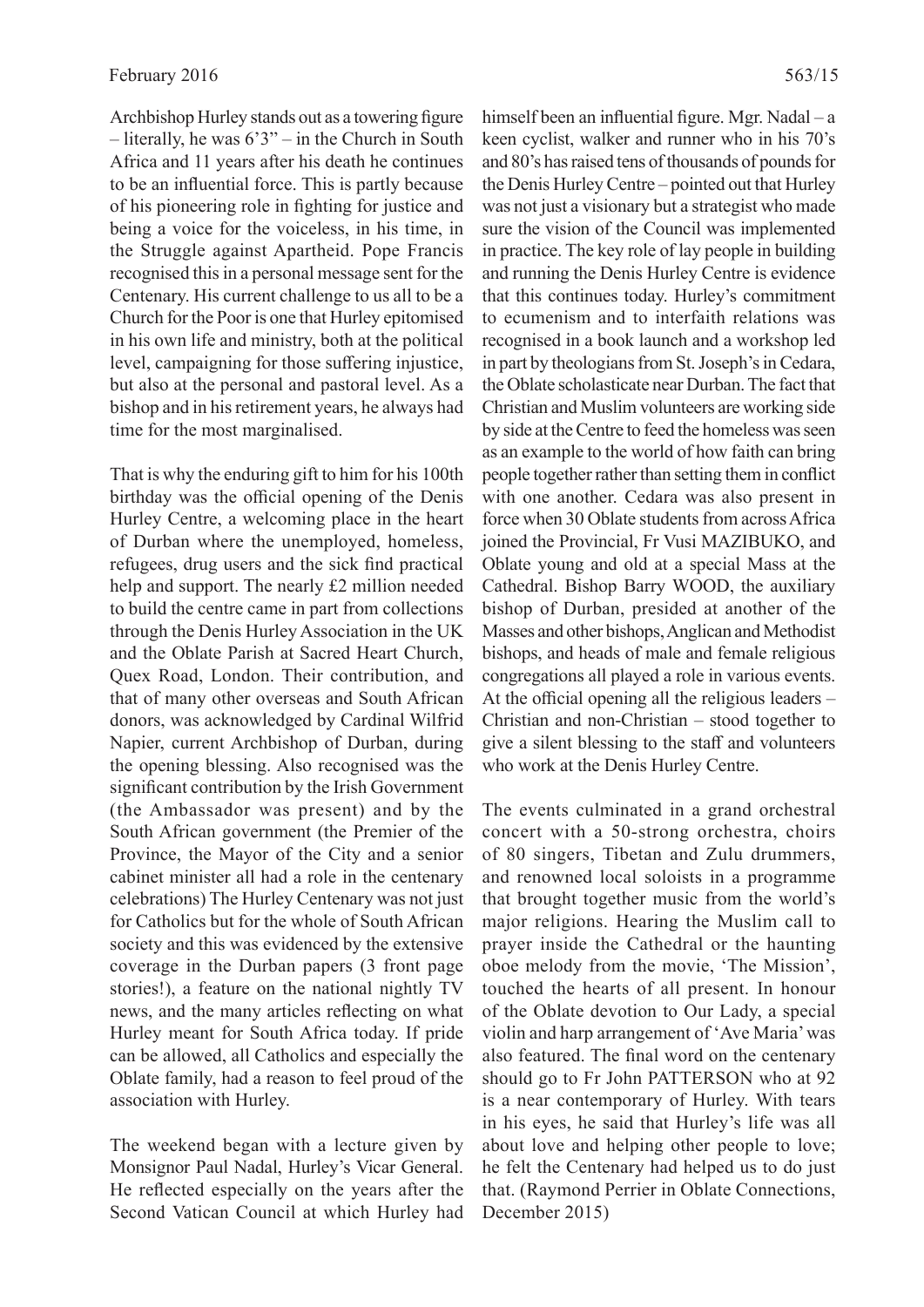#### **Canada-United States**

#### **OMI LACOMBE, CANADA Justice for Catholic schools**

Oblate Constitution and Rules (9a) state that Oblates are called to "Action on behalf of Justice, Peace and integrity of creation". A few Oblates have taken this to heart when justice toward Catholic education was the issue.

Maillardville is an area in the lower mainland of British Columbia, settled by the French, with its first parish founded in 1913by Fr. Edmond MAILLARD (†1966). By 1951, two French parishes served the Francophone community, and their schools were bursting with a total of 850 students. At that time, the government did not offer any funding for Catholic education, and with most parishioners hailing from Québec where funding was provided, the issue became one of injustice.

The Oblates gathered the school parents on April 2, 1951, and in a shocking and courageous move, informed the parents that they were shutting the doors of the schools in protest of the lack of funding. Parents would have to enroll their children in public schools. The "strike", led by Fr. Joseph Fouquette and assisted by Pat Power, (brother of an Oblate, Fr. Miles POWER [ $\uparrow$ 1982]) lasted a full year before the schools reopened in September of 1952. "For the first time in the history of the Province, the school question was effectively raised and things will never be the same", stated Power.

While it took 26 more years before Catholic

schools received funding from the Government, some progress was made at the time with allowing the school properties to be exempt from taxes and children to receive free textbooks. It took a strong will, many prayers, and strong support of the people to successfully open this case of justice for children in Catholic schools.

On a little lighter note, Fr. Chris PULCHNY faced a different injustice, again relating to Catholic schools. After first guaranteeing public funding for Catholic schools in 1870, the Manitoba government legislated that funding back to only Public Schools twenty years later. Religious exercises were allowed in schools but no financial support. That being the case, one day in the dead of winter, Fr Chris received a notice from the city of Winnipeg stating that he would have to separate the church garbage from the school garbage. The city would not pick up the garbage from the school. By the time March rolled around, the pile in the back of the school was intolerable. Fr. Chris called the city to make a complaint, and said that if the garbage were not picked up by Monday morning, he would have it in the middle of the street and call the *Winnipeg Free Press* to take pictures. It hit the front page of the paper. They took the city to court on discrimination charges and won. Several years later, in 1990, the Manitoba schools question was finally settled, with funding restored to the Catholic Schools.

Justice and closeness to the people are two parts of the charism of Eugene which have a history in the life of the Oblates. (By Chuck Luttrell, Oblate Associate, www.omilacombe.ca)

| <b>Latin America</b>                                                                                                                                                                                                                       |                                                                                                                                               |  |  |  |  |
|--------------------------------------------------------------------------------------------------------------------------------------------------------------------------------------------------------------------------------------------|-----------------------------------------------------------------------------------------------------------------------------------------------|--|--|--|--|
| <b>PARAGUAY</b><br>Youth celebrate the 90 years of Oblate<br>presence                                                                                                                                                                      | the $20th$ Oblate Youth Congress, together with<br>the celebration of 90 years of Oblate presence<br>in Paraguay.                             |  |  |  |  |
| Fr. Cristóbal ACOSTA tells of a beautiful<br>celebration that took place in St. Eugene de<br>Mazenod parish in the town of Tenente $1^{\circ}$<br>Manuel Irala Fernández, on November 6-8: diocesan priests to celebrate this great event. | It began on November 6 with the welcoming of<br>the more than 350 youth coming from various<br>parts of the country, along with 16 Oblate and |  |  |  |  |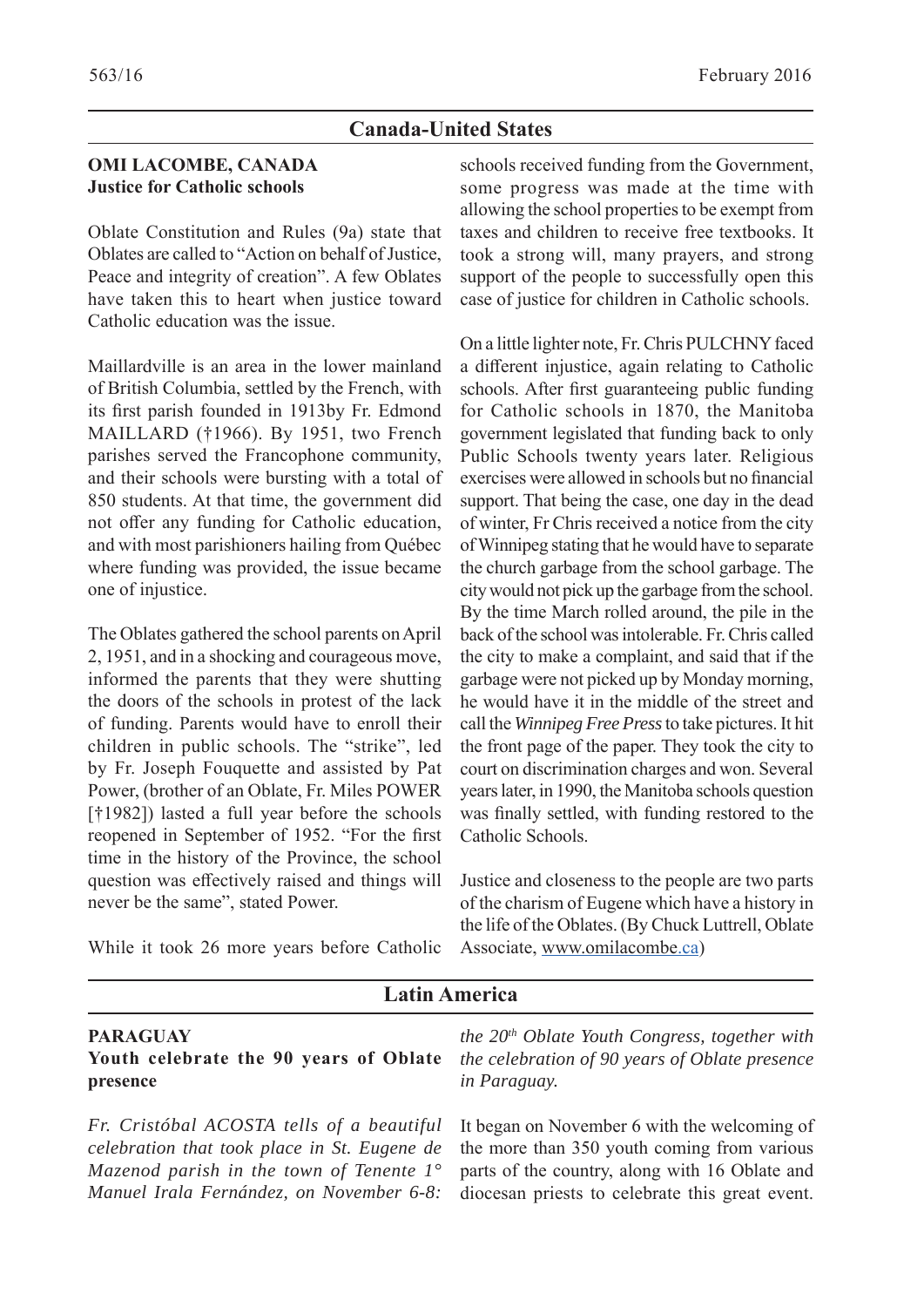I must also mention the faithful presence of the Lay Associates who always support us and collaborate with us in our missionary work. On this day, we had adoration of the Blessed Sacrament. After adoration, we had the official opening of the event with music and dancing organized by the youth of the parish, following words of welcome from the parish administrator, Fr. Cristóbal Acosta. Afterwards, there was a presentation of a "history tour" with pictures of the Chaco taken from the province archives, explained and prepared by Fr. Marcos GARCIA. The day finally came to a close with the presentation of the goal of the Congress and the celebration of the 90 years of Oblate presence in Paraguay.

On Saturday, after Holy Mass, Fr. Marcos Garcia introduced the topic and them theme to be used in this congress under the motto: "90 years – dedicated to the service of the mission in the Chaco."

The first presentation was given by Bishop Guillermo STECKLING on the theme of Consecrated Life, to introduce the witness of the different expressions of Consecrated Life: missionary experience in the Chaco - as shown by the different Congregations working in the Apostolic Vicariate of Pilcomayo (VAP). First Bishop Lucio ALFERT, a religious who devotes his missionary life in the VAP, shared his testimony with the young people. Other Congregations as well told of their missionary experiences (Holy Family, the Blue Nuns, Franciscan Sisters, Sisters of St. Joseph of Cluny,

diocesan priests, a consecrated lay woman, and others). To close this beautiful morning reflection, there was group work to answer the question: What drew you to the mission of the Oblates in the Chaco? Did you ever think of being a religious? Has anyone invited you? The answers were shared in the plenary session.

On Saturday afternoon, we had a touching pilgrimage to the cemetery located six kilometers from the parish, to visit the tomb of the great missionary, Fr. Roger BULAMBA (†2014), a missionary who greatly loved the people of the Chaco, a real spiritual father who came to be a friend of all the Chaqueños.

In the evening, we enjoyed an artistic festival where the youth showed their best talents in song, dance, poetry and many other ways. Despite the weariness from the program and activities of the day, the youth wanted to continue dancing, singing and praising God with the music group Cristo Rey. How lovely to see the young people living in very festive and youthful atmosphere. This was the deepest sharing and getting to know one another of the Congress.

On Sunday, November 8, as a finishing touch, we had the emotional Eucharistic celebration of thanksgiving in the parish church of St. Eugene de Mazenod. We are grateful to all the youth and the faithful who came to share and celebrate together this Oblate feast. It is the best way to give thanks to God together for the gifts received and by the grace of participating in His missionary work. (in *Comunicaciones*, Navidad 2015)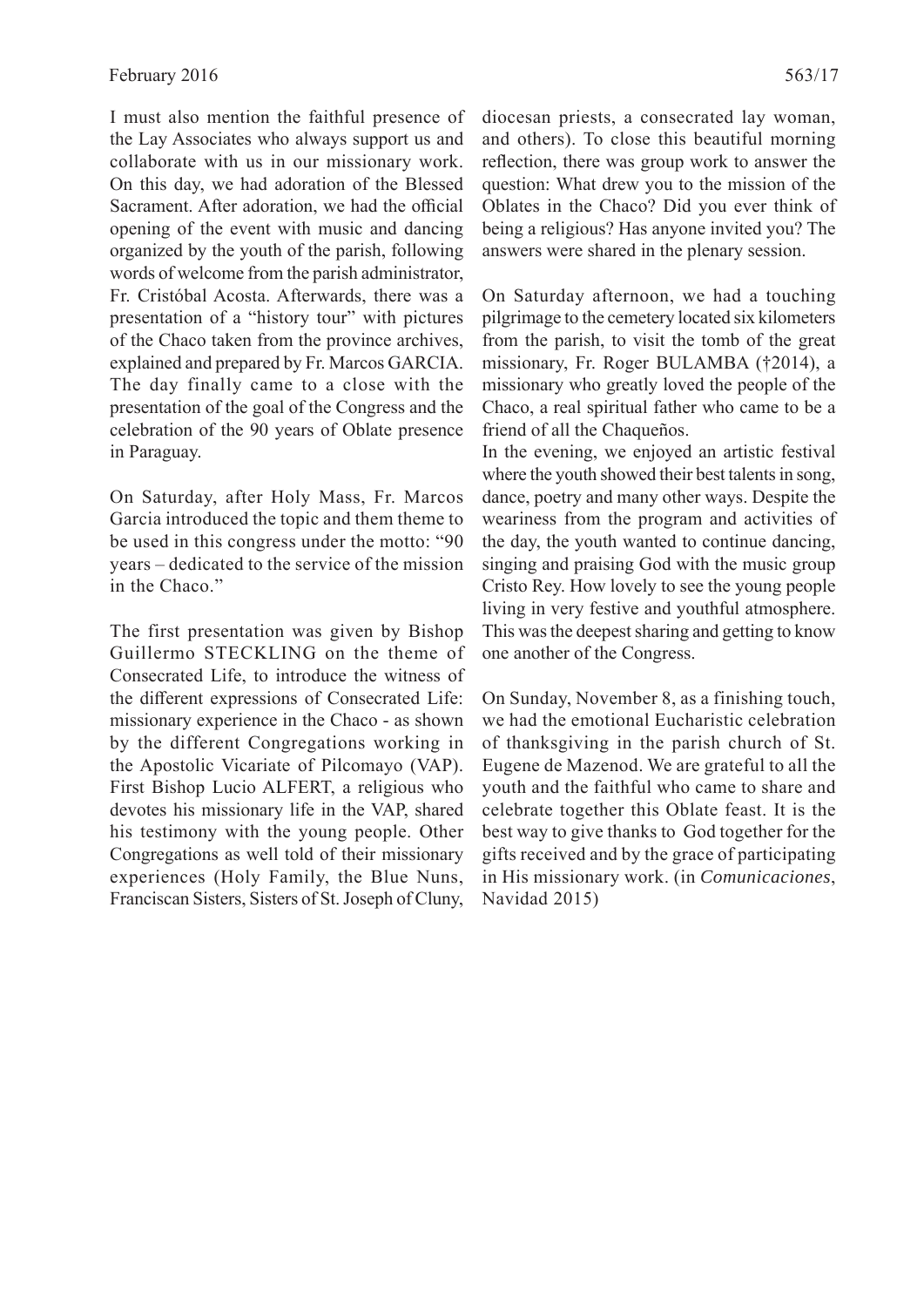$\overline{\phantom{a}}$ 

# **Anniversaries - March 2016**

| <b>70 Years of religious life</b> |                               |                              |                     |  |  |  |  |  |
|-----------------------------------|-------------------------------|------------------------------|---------------------|--|--|--|--|--|
| 1946.03.19                        | 08613                         | Bro. Luc Fortin              | Notre-Dame-du-Cap   |  |  |  |  |  |
| 1946.03.25                        | 08124                         | Fr. Jean-Paul Vantroys       | Lacombe             |  |  |  |  |  |
|                                   | <b>70 Years of priesthood</b> |                              |                     |  |  |  |  |  |
| 1946.03.10<br>06869               |                               | Fr. Olegario Domínguez       | Paraguay            |  |  |  |  |  |
| 65 Years of religious life        |                               |                              |                     |  |  |  |  |  |
| 1951.03.16                        | 08982                         | Fr. Austin Cooper            | Australia           |  |  |  |  |  |
| <b>65 Years of priesthood</b>     |                               |                              |                     |  |  |  |  |  |
| 1951.03.24                        | 07854                         | Fr. Alexandre Taché          | Notre-Dame-du-Cap   |  |  |  |  |  |
| 60 Years of religious life        |                               |                              |                     |  |  |  |  |  |
| 1956.03.07                        | 10084                         | Fr. Vincent McGillicuddy     | Australia           |  |  |  |  |  |
| 1956.03.07                        | 10089                         | Fr. Bernard O'Brien          | Australia           |  |  |  |  |  |
| 1956.03.19                        | 10616                         | Bro. Jacques-G. Saumure      | Notre-Dame-du-Cap   |  |  |  |  |  |
| 60 Years of priesthood            |                               |                              |                     |  |  |  |  |  |
| 1956.03.11                        | 08924                         | Fr. Leonard Glowacki         | Poland              |  |  |  |  |  |
| 1956.03.17                        | 08961                         | Fr. Rafael Alvarez           | Mediterranean       |  |  |  |  |  |
| 1956.03.17                        | 09253                         | Fr. Benoît Garceau           | Notre-Dame-du-Cap   |  |  |  |  |  |
| 1956.03.17                        | 08948                         | Fr. Aladino Garmón           | Mediterranean       |  |  |  |  |  |
| 1956.03.17                        | 08667                         | Fr. André Jodoin             | Notre-Dame-du-Cap   |  |  |  |  |  |
| 1956.03.17                        | 09396                         | Bishop Alessandro Staccioli  | Mediterranean       |  |  |  |  |  |
| 1956.03.25                        | 08992                         | Fr. Othmar Grüber            | Paraguay            |  |  |  |  |  |
| 50 Years of religious life        |                               |                              |                     |  |  |  |  |  |
| 1966.03.01                        | 11815                         | Fr. William Ousley           | Australia           |  |  |  |  |  |
| 1966.03.01                        | 11816                         | Fr. John Wotherspoon         | Australia           |  |  |  |  |  |
| 1966.03.19                        | 11978                         | Bro. Olof Asblom             | Poland              |  |  |  |  |  |
| 1966.03.19                        | 12026                         | Fr. Gilbert Bertrand         | Lacombe             |  |  |  |  |  |
| 1966.03.19                        | 11990                         | Fr. Julien Campagnat         | Notre-Dame-du-Cap   |  |  |  |  |  |
| 1966.03.19                        | 11979                         | Bro. Francis Crepel          | Belgium/Holland     |  |  |  |  |  |
| 1966.03.19                        | 12084                         | Bro. Robert Desjardins       | Notre-Dame-du-Cap   |  |  |  |  |  |
| 50 Years of priesthood            |                               |                              |                     |  |  |  |  |  |
| 1966.03.19                        | 10506                         | Fr. Raymond Bourgoin         | Colombo             |  |  |  |  |  |
| 1966.03.19                        | 11179                         | Fr. Gonzague Dalle           | France              |  |  |  |  |  |
| 1966.03.19                        | 11018                         | Fr. Paolo Pesenti            | Mediterranean       |  |  |  |  |  |
| 1966.03.26                        | 10871                         | Fr. José-Antonio Antón-Pacho | Mediterranean       |  |  |  |  |  |
| 25 Years of religious life        |                               |                              |                     |  |  |  |  |  |
| 1991.03.30                        | 13383                         | Fr. Martin Wolf              | Central European    |  |  |  |  |  |
| 25 Years of priesthood            |                               |                              |                     |  |  |  |  |  |
| 1991.03.02                        | 12925                         | Fr. Vusimuzi Henry Mazibuko  | S. Africa, Northern |  |  |  |  |  |